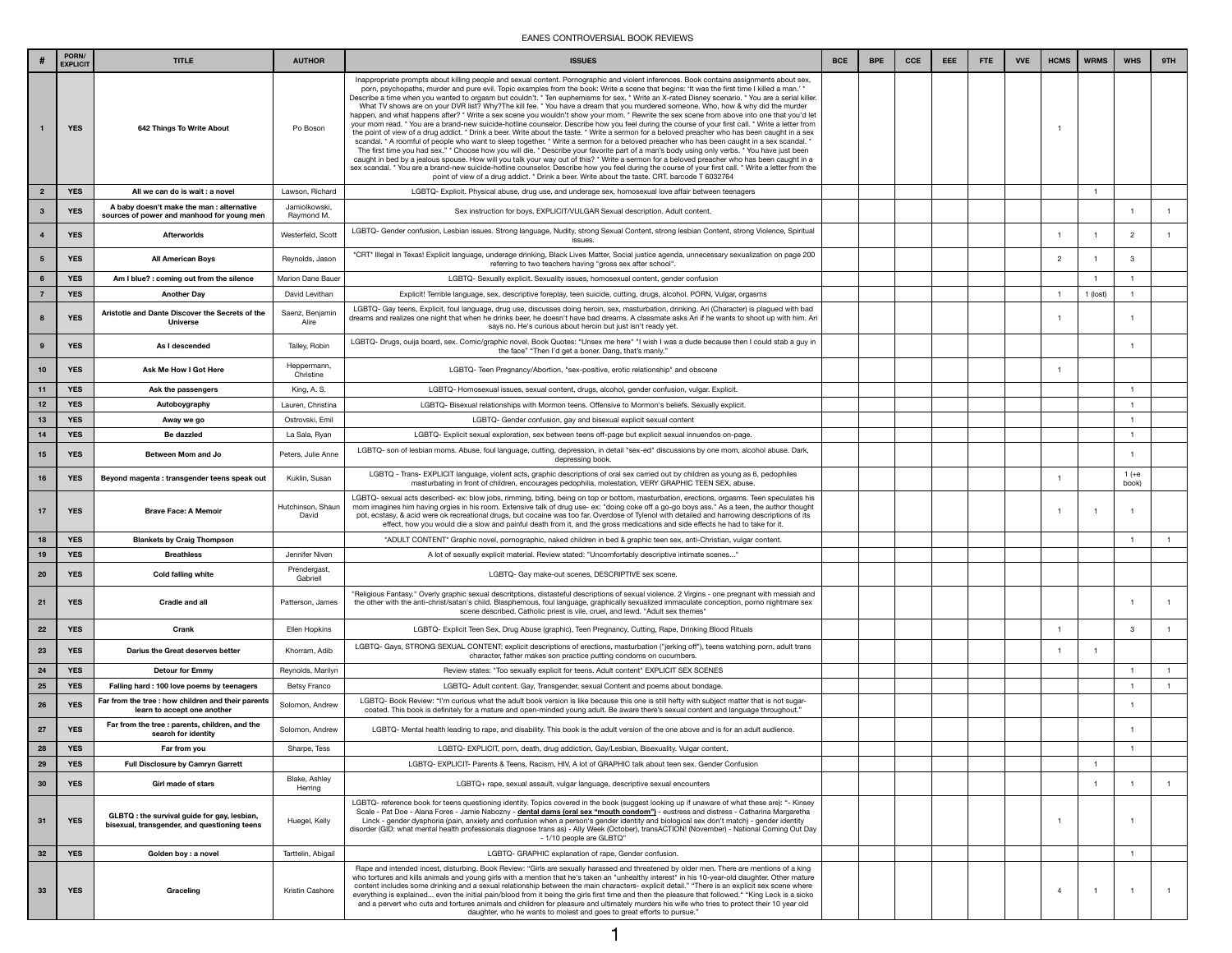|                 | PORN/<br><b>EXPLICIT</b> | <b>TITLE</b>                                                                              | <b>AUTHOR</b>               | <b>ISSUES</b>                                                                                                                                                                                                                                                                                                                                                                                                                                                                                                                                                                                                                                                                                                                                                                                                                                          | <b>BCE</b> | <b>BPE</b> | <b>CCE</b> | EEE | <b>FTE</b> | <b>VVE</b> | <b>HCMS</b> | <b>WRMS</b> | <b>WHS</b>       | 9TH            |
|-----------------|--------------------------|-------------------------------------------------------------------------------------------|-----------------------------|--------------------------------------------------------------------------------------------------------------------------------------------------------------------------------------------------------------------------------------------------------------------------------------------------------------------------------------------------------------------------------------------------------------------------------------------------------------------------------------------------------------------------------------------------------------------------------------------------------------------------------------------------------------------------------------------------------------------------------------------------------------------------------------------------------------------------------------------------------|------------|------------|------------|-----|------------|------------|-------------|-------------|------------------|----------------|
| 34              | <b>YES</b>               | Hello, I lied : a novel                                                                   | Kerr, M. E.                 | LGBTQ- Gender confusion, EXPLICIT content gay/bisexual issues                                                                                                                                                                                                                                                                                                                                                                                                                                                                                                                                                                                                                                                                                                                                                                                          |            |            |            |     |            |            |             |             |                  |                |
| 35 <sub>5</sub> | <b>YES</b>               | History is all you left me                                                                | Silvera, Adam               | LGBTQ- Gay and bisexual teen boys, A LOT of GRAPHIC sexual content. Book Review: "Keep in mind this book does contain sex scenes!" "<br>also really love how Silvera 'goes there' with many taboo topics, such as sex, abortion, and drugs. These are issues that real teens face, but<br>often don't make it into young adult books. I am very impressed with how easily Silvera introduces many of these topics, and mentions them as<br>if they are not a big deal."                                                                                                                                                                                                                                                                                                                                                                                |            |            |            |     |            |            |             |             |                  |                |
| 36              | <b>YES</b>               | How it all blew up                                                                        | Ahmadi, Arvin               | LGBTQ- Muslim gay teen coming out story, foul language, teen drinking/partying, heavy make-out scenes with sexual content, "sexually open"<br>relationships. *EXPLICIT* scene in section" Eleven Days Ago." There was a VERY disgusting and graphic nipple piercing, nipple sucking scene<br>described for what can only be described as shock value. VILE and NASTY!                                                                                                                                                                                                                                                                                                                                                                                                                                                                                  |            |            |            |     |            |            |             |             |                  |                |
| 37              | <b>YES</b>               | How to love : a novel                                                                     | Cotugno, Katie              | EXPLICIT- Teen pregnancy, excessive and graphic sexual content, heavy drug use, horrible language!                                                                                                                                                                                                                                                                                                                                                                                                                                                                                                                                                                                                                                                                                                                                                     |            |            |            |     |            |            |             |             |                  |                |
| 38              | <b>YES</b>               | I'll give you the sun                                                                     | Nelson, Jandy               | *Amazon Teacher's Pick* LGBTQ- Excessive teen drinking, vulgar language, and drug use. GRAPHIC sex scene with an adult and a minor.<br>Pedophilia, gay boy's romance, character is an artist and draws nude photos of people that are described in detail.                                                                                                                                                                                                                                                                                                                                                                                                                                                                                                                                                                                             |            |            |            |     |            |            |             |             |                  |                |
| 39              | <b>YES</b>               | If I was your girl                                                                        | Russo, Meredith             | LGBTQ- Trans, vulgar language, suicide, EXPLICIT sex scenes and nudity, drugs, teen drinking, politics, racism, class and poverty, RAPE, sex<br>change operation                                                                                                                                                                                                                                                                                                                                                                                                                                                                                                                                                                                                                                                                                       |            |            |            |     |            |            |             |             |                  |                |
| 40              | <b>YES</b>               | If you could be mine                                                                      | Farizan, Sara               | LGBTQ- Lesbians, Muslims, Iranian girls in love but in secret as its against the Muslim religion and culture they live in. STRONG language, teen<br>opium use, prostitutes, talks about sex and sex reassignment surgery in detail and for a lot of the book. Book Review: "Safar considers<br>becoming a transgender Iranian, who as long as they are heterosexual after their gender reassignment are more accepted than gays. Safar<br>doesn't feel like she's a man trapped in a woman's body. But if she stays a woman, she'll never be able to openly be with her true love. Safar,<br>intent with going through with transitioning, visits a doctor and the doctor explains the surgical procedure in great detail, and I felt like this was<br>done for shock value. Safar passes out after hearing about the details of the graphic surgery." |            |            |            |     |            |            |             |             |                  |                |
| 41              | <b>YES</b>               | In other lands: a novel                                                                   | Brennan, Sarah<br>Rees      | LGBTQ- Bisexual, hyper-sexualization of teens, A LOT of EXPLICIT talk about sex, open sexual relationships, homosexuality, gender role<br>reversals, seeks to emasculate men, characters have sex at age 14.                                                                                                                                                                                                                                                                                                                                                                                                                                                                                                                                                                                                                                           |            |            |            |     |            |            |             |             |                  |                |
| 42              | <b>YES</b>               | <b>It's Perfectly Normal</b>                                                              | Harris, Robie H.            | SEX INSTRUCTION for children and teens. Book by Planned Parenthood (illegal to promote PP in TX Schools), teaches masturbation. Not in line<br>with TEKS. Needs Parental Consent for content.                                                                                                                                                                                                                                                                                                                                                                                                                                                                                                                                                                                                                                                          |            |            |            |     |            |            |             |             |                  |                |
| 43              | <b>YES</b>               | <b>Katie.Com</b>                                                                          | Tarbox, Katherine           | EXPLICIT- "SOFT PORN", talks in detail about oral sex, rape, internet use for child and adult sexual acts, teen sneaking around her mother to<br>talk to an adult man she does not know, she meets a stranger in a hotel room who rapes her. Supposed to be based on a true story, but many<br>reviews stated the facts were not correct and too many extreme descriptions and details were added.                                                                                                                                                                                                                                                                                                                                                                                                                                                     |            |            |            |     |            |            |             |             | $\Omega$         |                |
| 44              | <b>YES</b>               | Kiss number 8                                                                             | Venable, Colleen A.         | LGBTQ- Transgender and lesbian teen romance. Terrible language and naked drawings of trans teens before they transitioned. Extremely<br>offensive and blasphemous to Jesus Christ. Book Review: "Less than ten pages in, the main character has giggled about the statue of Jesus at<br>the front of her church and said how she is "drooling" over Him because there aren't any other cute guys around." Book Quote: "So you're<br>telling me you come to church because you have the hots for Jesus? No. I have the hots for that sculpture of Jesus. Shame you never get to<br>see the back. Bet Jesus' got an ass that could crack a walnuthell, I bet it could shell a cashew."                                                                                                                                                                   |            |            |            |     |            |            |             |             |                  |                |
| 45              | <b>YES</b>               | L8r G8r                                                                                   | Lauren Myracle              | #1 Most Banned Books, DESCRIPTIVE ORAL SEX, Sex Toys, Language, Drugs, *EXTREMLY MATURE CONTENT*                                                                                                                                                                                                                                                                                                                                                                                                                                                                                                                                                                                                                                                                                                                                                       |            |            |            |     |            |            |             |             |                  |                |
| 46              | <b>YES</b>               | <b>Little &amp; Lion</b>                                                                  | Colbert, Brandy             | LGBTQ- Explicit sex discussed, a teen girl who is Black and Jewish has first girlfriend and sexual encounters while at boarding school. Book<br>Review: "Representation: Suzette is bisexual and Black, Lionel is Jewish and has bipolar, Dee is lesbian, Emil has Meniere's, and Raphaela is<br>bisexual" "I did love the on-page sex between both two girls and a girl and a guy. Each were given the same amount of detail and one didn't<br>seem more acceptable than the other."                                                                                                                                                                                                                                                                                                                                                                  |            |            |            |     |            |            |             |             |                  |                |
| 47              | <b>YES</b>               | Lolita                                                                                    | Vladamir Nabokov            | EXPLICIT: "Erotic fiction". Diary of a pedophile, child porn, and *images in book*, older man drugging and raping his 12 year old stepdaughter.<br>Extremely detailed and descriptive.                                                                                                                                                                                                                                                                                                                                                                                                                                                                                                                                                                                                                                                                 |            |            |            |     |            |            |             |             | $\overline{c}$   |                |
| 48              | <b>YES</b>               | <b>Looking for Alaska</b>                                                                 | John Green                  | A lot of EXPLICIT Sex (descriptions oral sex, masturbation, porn), language, drugs                                                                                                                                                                                                                                                                                                                                                                                                                                                                                                                                                                                                                                                                                                                                                                     |            |            |            |     |            |            |             |             | $\mathcal{P}$    | 1 (+e<br>book) |
| 49              | <b>Yes</b>               | Me and Earl and the Dying Girl                                                            | Andrews, Jesse              | *EXPLICIT*- Literary PORN! Drugs, Language. Talk of "eating pussy" on multiple occasions                                                                                                                                                                                                                                                                                                                                                                                                                                                                                                                                                                                                                                                                                                                                                               |            |            |            |     |            |            |             |             | (+Audiob<br>ook) |                |
| 50              | <b>YES</b>               | <b>Monday's Not Coming</b>                                                                | Tiffany Jackson             | LGBTQ- Homosexuality, prostitution, *Amazon Teacher's Pick* - Book Review: "The theme is adult. [Spoilers] 13 and 14 year old girls getting<br>drunk, having graphic sex. Child abuse. Dead kids stuffed into freezers." "The f-word about 30 times, references to oral sex and abuse."                                                                                                                                                                                                                                                                                                                                                                                                                                                                                                                                                                |            |            |            |     |            |            |             |             |                  |                |
| 51              | <b>YES</b>               | More happy than not                                                                       | Silvera, Adam               | LGBTQ- Terrible language, gay romance, suicide, underage drinking, sex. Book Review: "He's a normal teenager who like comics, curses a lot,<br>plays games with his friends, masturbates and asks his friends (and brother) for sex advice."                                                                                                                                                                                                                                                                                                                                                                                                                                                                                                                                                                                                           |            |            |            |     |            |            |             |             |                  |                |
| 52              | <b>YES</b>               | My heartbeat                                                                              | Freymann-Weyr,<br>Garret    | LGBTQ- gay teens, sex scene, and a lot of talk about sex.                                                                                                                                                                                                                                                                                                                                                                                                                                                                                                                                                                                                                                                                                                                                                                                              |            |            |            |     |            |            |             |             |                  |                |
| 53              | <b>YES</b>               | Notes from the blender                                                                    | Cook, Trish                 | LGBTQ- perverted book, talks a lot about masturbation, same-sex marriage parents, vulgar talk about sex throughout the entire book. Book<br>Review: "Declan just obsesses about sex. Porn and masturbation are mentioned frequently." "forever playing violent xBox-games, watching<br>non-stop internet porn, and talking the rest of the time about their own penis and its voluntary and involuntary activities." "It has pre-marital sex<br>and its unintended consequences, a gay wedding and lesbian clergy. To be clear: there are ample references to teen sexual desire, self-love,<br>and expletives."                                                                                                                                                                                                                                       |            |            |            |     |            |            |             |             |                  |                |
| 54              | <b>YES</b>               | One man guy                                                                               | Barakiva, Michael           | LGBTQ- EXPLICIT- young man experiencing sex with older men.                                                                                                                                                                                                                                                                                                                                                                                                                                                                                                                                                                                                                                                                                                                                                                                            |            |            |            |     |            |            |             |             |                  |                |
| 55              | <b>YES</b>               | <b>Openly Straight</b>                                                                    | Konigsberg, Bill            | LGBTQ- one of the guys is intoxicated, the other convinces him to have sex, EXPLICIT SEX SCENE                                                                                                                                                                                                                                                                                                                                                                                                                                                                                                                                                                                                                                                                                                                                                         |            |            |            |     |            |            |             |             |                  |                |
| 56              | <b>YES</b>               | <b>Out of Darkness</b>                                                                    | Perez, Ashley Hope          | *VERY DETAILED*, "nasty sex," very graphic and vivid Rape and Child Harm, Descriptive sexual explanations (hand job, adult men with teen<br>girls, oral sex, female masturbation, sexual abuse). NOTHING redeeming about this book.                                                                                                                                                                                                                                                                                                                                                                                                                                                                                                                                                                                                                    |            |            |            |     |            |            |             |             |                  |                |
| 57              | <b>YES</b>               | <b>Perfect</b>                                                                            | Ellen Hopkins               | LGBTQ- *MATURE CONTENT* Same Sex porn, Rape, Drugs, Eating Disorders, Language                                                                                                                                                                                                                                                                                                                                                                                                                                                                                                                                                                                                                                                                                                                                                                         |            |            |            |     |            |            |             |             | $\mathcal{P}$    |                |
| 58              | <b>YES</b>               | Pulp                                                                                      | Talley, Robin               | LGBTQ- Lesbians, bad language, "erotic lesbian sex scenes." Book Review: "First off, it's too adult for my 8th graders, and second, most<br>importantly, it just has too much graphic lesbian sex."                                                                                                                                                                                                                                                                                                                                                                                                                                                                                                                                                                                                                                                    |            |            |            |     |            |            |             |             |                  |                |
| 59              | <b>YES</b>               | <b>Rainbow Boys</b>                                                                       | Sanchez, Alex               | LGBTQ- GRAPHIC descriptions of gay sex, including oral sex and unprotected sex between a minor teen and an older man. The boys also look<br>at pornographic magazines and discuss masturbation in detail. Horrible language, underage drinking, and smoking,                                                                                                                                                                                                                                                                                                                                                                                                                                                                                                                                                                                           |            |            |            |     |            |            |             |             |                  |                |
| 60              | <b>YES</b>               | Ready or not? : a girl's guide to making her own<br>decisions about dating, love, and sex | Radziszewicz, Tina          | EXPLICIT Sexual content, sexual coercion, reciprocity, sex instruction for girls. *Not in line with TEKS. Needs Parental Consent for content.*                                                                                                                                                                                                                                                                                                                                                                                                                                                                                                                                                                                                                                                                                                         |            |            |            |     |            |            |             |             |                  |                |
| 61              | <b>YES</b>               | Real talk about sex & consent : what every teen<br>needs to know                          | Bradshaw, Cheryl<br>M.      | Sex instruction for teens. *Not in line with TEKS. Needs Parental Consent for content.*                                                                                                                                                                                                                                                                                                                                                                                                                                                                                                                                                                                                                                                                                                                                                                |            |            |            |     |            |            |             |             |                  |                |
| 62              | <b>YES</b>               | Red at the bone                                                                           | Woodson,<br>Jacqueline      | EXPLICIT sex scenes. Book is about a 15 year old's sexual relationship and teen pregnancy.                                                                                                                                                                                                                                                                                                                                                                                                                                                                                                                                                                                                                                                                                                                                                             |            |            |            |     |            |            |             |             |                  |                |
| 63              | <b>YES</b>               | <b>Reluctantly Alice</b>                                                                  | Naylor, Phyllis<br>Reynolds | Talks about sex, puberty/body changes, testicles, ejaculation, vaginas.                                                                                                                                                                                                                                                                                                                                                                                                                                                                                                                                                                                                                                                                                                                                                                                |            |            |            |     |            |            |             |             |                  |                |
| 64              | <b>YES</b>               | Remake                                                                                    | Todd, Ilima                 | LGBTQ- Book Reviews, "Talks openly about sex, fertilization of an egg, breasts, maturation of the body, and body descriptions. The beginning<br>also included "buzz juice," girl and boy intimacy, as well as a sex changing at their choice." "In Freedom Prime, young adults can choose their<br>name, their trade, and their gender, but the one thing they cannot choose is to be part of a family, because the family unit has been eradicated."                                                                                                                                                                                                                                                                                                                                                                                                  |            |            |            |     |            |            |             |             |                  |                |
| 65              | <b>YES</b>               | Rethinking normal : a memoir in transition                                                | Hill, Katie Rain            | LGBTQ- EXPLICIT talk about sex, gays, transgender teen boy who has gender reassignment surgery.                                                                                                                                                                                                                                                                                                                                                                                                                                                                                                                                                                                                                                                                                                                                                        |            |            |            |     |            |            |             |             |                  |                |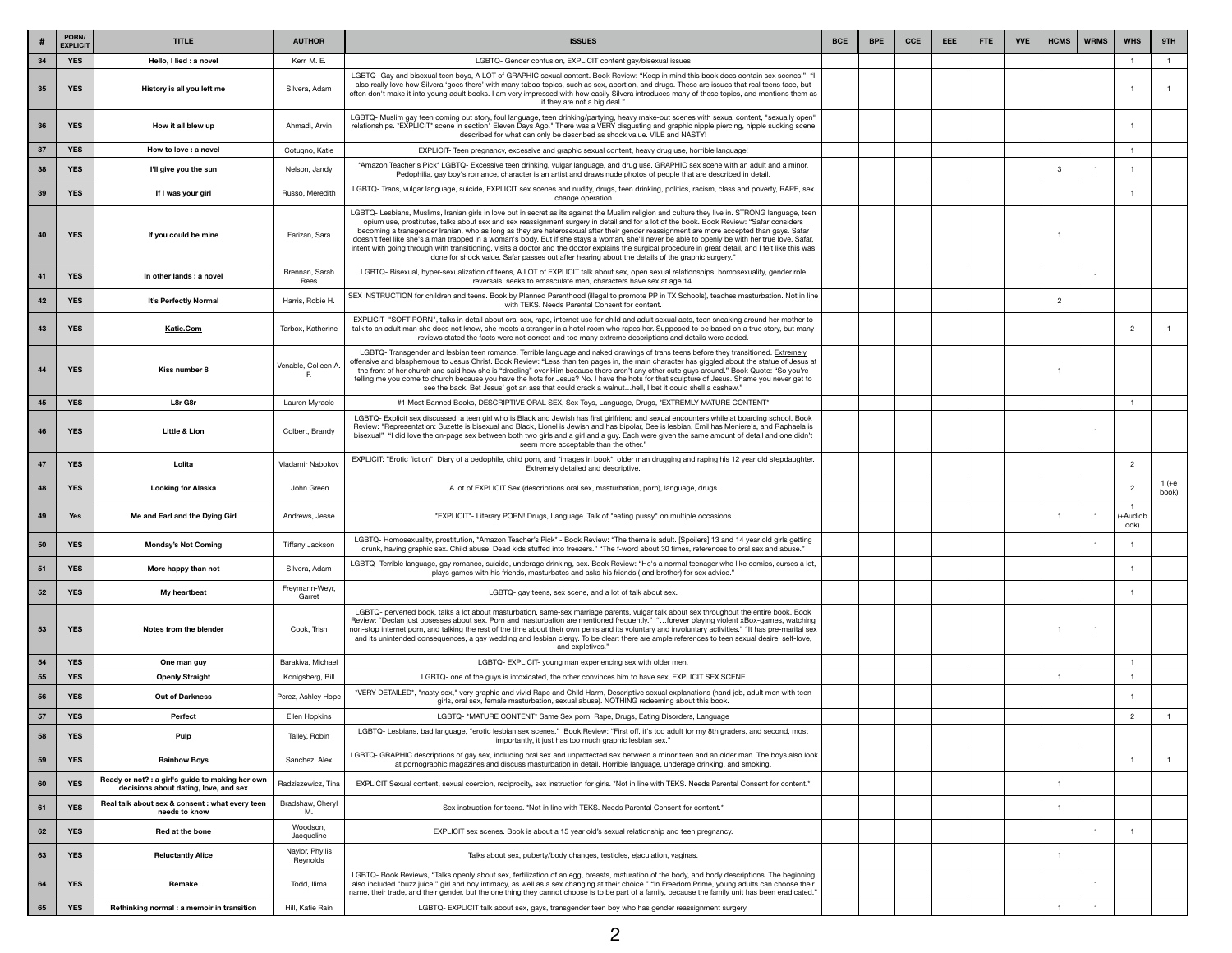|     | PORN/<br><b>EXPLICIT</b> | <b>TITLE</b>                                                                                         | <b>AUTHOR</b>         | <b>ISSUES</b>                                                                                                                                                                                                                                                                                                                                                                                                                                                                                                                                                                                                                                                                                                                                                                                                                                                                                                                                                                                                                  | <b>BCE</b> | <b>BPE</b> | <b>CCE</b> | EEE | <b>FTE</b> | <b>VVE</b> | <b>HCMS</b>             | <b>WRMS</b>         | <b>WHS</b>                 | 9TH |
|-----|--------------------------|------------------------------------------------------------------------------------------------------|-----------------------|--------------------------------------------------------------------------------------------------------------------------------------------------------------------------------------------------------------------------------------------------------------------------------------------------------------------------------------------------------------------------------------------------------------------------------------------------------------------------------------------------------------------------------------------------------------------------------------------------------------------------------------------------------------------------------------------------------------------------------------------------------------------------------------------------------------------------------------------------------------------------------------------------------------------------------------------------------------------------------------------------------------------------------|------------|------------|------------|-----|------------|------------|-------------------------|---------------------|----------------------------|-----|
| 66  | <b>YES</b>               | <b>Shine</b>                                                                                         | Myracle, Lauren       | LGBTQ- graphic SEX talk, graphic rape scene, meth dealer, violence, gay issues                                                                                                                                                                                                                                                                                                                                                                                                                                                                                                                                                                                                                                                                                                                                                                                                                                                                                                                                                 |            |            |            |     |            |            |                         |                     | $\overline{c}$             |     |
| 67  | <b>YES</b>               | Some assembly required : the not-so-secret life<br>of a transgender teen                             | Andrews, Arin         | LGBTQ- Transgender, medical interventions for transitioning, gender reassignment surgery (removal of vagina and penis surgery) relationship<br>between girl who thinks she is a boy and a boy who thinks he is a girl.                                                                                                                                                                                                                                                                                                                                                                                                                                                                                                                                                                                                                                                                                                                                                                                                         |            |            |            |     |            |            |                         |                     |                            |     |
| 68  | <b>YES</b>               | <b>Spinning</b>                                                                                      | Walden, Tillie        | LGBTQ- Vulgar, lesbian sex, f-bombs and inappropriate content, coming out. Gender confusion.                                                                                                                                                                                                                                                                                                                                                                                                                                                                                                                                                                                                                                                                                                                                                                                                                                                                                                                                   |            |            |            |     |            |            |                         |                     |                            |     |
| 69  | <b>YES</b>               | <b>Staying fat for Sarah Byrnes</b>                                                                  | Crutcher, Chris       | Graphic PORNOGRAPHY! Language warning, anti-Christian agenda, graphic masturbation (pg.67). **NOTE** This book is a "Teacher's Pick" on<br>Amazon and has a study guide and lesson plan component for the classroom.                                                                                                                                                                                                                                                                                                                                                                                                                                                                                                                                                                                                                                                                                                                                                                                                           |            |            |            |     |            |            | $\overline{2}$          |                     |                            |     |
| 70  | <b>YES</b>               | <b>Symptoms of being human</b>                                                                       | Garvin, Jeff          | LGBTQ- "gender fluid", sex talk, rape. Negative reviews from Trans people. **NOTE** This book is a "Teacher's Pick" on Amazon and has a<br>study guide and lesson plan component                                                                                                                                                                                                                                                                                                                                                                                                                                                                                                                                                                                                                                                                                                                                                                                                                                               |            |            |            |     |            |            |                         |                     | (1 lost<br>copy)           |     |
| 71  | <b>YES</b>               | Teen pregnancy                                                                                       | Emma Carlson<br>Berne | Sexually explicit and descriptive material. Does this follow TEKS and TX Education Code for Sex-ed? Shouldn't this need parental consent?                                                                                                                                                                                                                                                                                                                                                                                                                                                                                                                                                                                                                                                                                                                                                                                                                                                                                      |            |            |            |     |            |            |                         |                     |                            |     |
| 72  | <b>YES</b>               | <b>Teenage sexuality</b>                                                                             | Tamara L. Roleff      | Sexually explicit and descriptive material. Does this follow TEKS and TX Education Code for Sex-ed? Shouldn't this need parental consent?                                                                                                                                                                                                                                                                                                                                                                                                                                                                                                                                                                                                                                                                                                                                                                                                                                                                                      |            |            |            |     |            |            |                         |                     |                            |     |
| 73  | <b>YES</b>               | Teens & sex                                                                                          | Marcovitz, Hal        | Sexually explicit and descriptive material. Does this follow TEKS and TX Education Code for Sex-ed? Shouldn't this need parental consent?                                                                                                                                                                                                                                                                                                                                                                                                                                                                                                                                                                                                                                                                                                                                                                                                                                                                                      |            |            |            |     |            |            |                         |                     |                            |     |
| 74  | <b>YES</b>               | The 57 Bus                                                                                           | Slater, Dashka        | CRT, LGBTQ+, Gay relationships, VULGAR language - "suck his prick", casual use of the N-word over and over, glossary with different<br>pronouns, sexuality meanings. **NOTE** This book is a "Teacher's Pick" on Amazon, and has been required reading in some schools                                                                                                                                                                                                                                                                                                                                                                                                                                                                                                                                                                                                                                                                                                                                                         |            |            |            |     |            |            |                         | $0(1$ lost<br>copy) |                            |     |
| 75  | <b>YES</b>               | The Absolutely True Diary of a Part-Time Indian                                                      | Sherman Alexie        | LGBTQ- Racism and sexual content. No educational content, but required reading for a 10th grade ELA class this year.                                                                                                                                                                                                                                                                                                                                                                                                                                                                                                                                                                                                                                                                                                                                                                                                                                                                                                           |            |            |            |     |            |            | $2 + 1$<br>lost<br>copy |                     | -3                         |     |
| 76  | <b>YES</b>               | The art of being normal                                                                              | Williamson, Lisa      | LGBTQ- Trans, A LOT OF GRAPHIC SEX, sex talk, language, author is sexualizing children, even trans people were offended in the reviews.                                                                                                                                                                                                                                                                                                                                                                                                                                                                                                                                                                                                                                                                                                                                                                                                                                                                                        |            |            |            |     |            |            |                         |                     |                            |     |
| 77  | <b>YES</b>               | The Bluest Eye                                                                                       | <b>Tony Morrison</b>  | PORNOGRAPHIC and VULGAR. EXPLICIT scenes and descriptions of child molestation, domestic violence, prostitution, racism. CRT. Book<br>Review: "I don't understand this book. It's like it's saying, 'hey this is the theme, every white dude is a descendent of a racist slave owners,<br>actually, they were all racist even to the 20th century, every last one of them. They still arebooks like these give me a bad image, it's trash, and<br>it stirs up old hatred." "I was also extremely put off by the nauseatingly graphic ways Toni Morrison describes physical living -- from food to<br>illness to sex. If you like reading descriptions about snot, phlegm, vomit, swallowing globs of Vicks salve, child rape, animal abuse by angry<br>children, sexual satisfaction produced by loose sanitary napkins, dogs choking on poisoned meat, and preachers who can't resist female<br>children's blossoming bosoms, then this is the book for you."                                                                 |            |            |            |     |            |            |                         |                     | - 2                        |     |
|     | <b>YES</b>               | <b>The Breakaways</b>                                                                                | Johnson, Cathy G.     | LGBTQ- GRAPHIC NOVEL. Homosexuality, bedroom scenes, Gender confusion                                                                                                                                                                                                                                                                                                                                                                                                                                                                                                                                                                                                                                                                                                                                                                                                                                                                                                                                                          |            |            |            |     |            |            |                         |                     |                            |     |
| 79  | <b>YES</b>               | The cider house rules                                                                                | Irving, John          | LGBTQ- Abortion, polyamorous relationships, prostitution, beastiality (human sex with animals). Disgusting book!                                                                                                                                                                                                                                                                                                                                                                                                                                                                                                                                                                                                                                                                                                                                                                                                                                                                                                               |            |            |            |     |            |            |                         |                     |                            |     |
| 80  | <b>YES</b>               | The downstairs girl                                                                                  | Lee, Stacey           | LGBTQ- Racial slurs, racist book, PORNOGRAPHIC descriptions of a naked older man.                                                                                                                                                                                                                                                                                                                                                                                                                                                                                                                                                                                                                                                                                                                                                                                                                                                                                                                                              |            |            |            |     |            |            |                         |                     |                            |     |
| 81  | <b>YES</b>               | The great American whatever                                                                          | Federle, Tim          | LGBTQ- Gays, lots of vulgar language and sex, heavy grief theme                                                                                                                                                                                                                                                                                                                                                                                                                                                                                                                                                                                                                                                                                                                                                                                                                                                                                                                                                                |            |            |            |     |            |            |                         |                     |                            |     |
| 82  | <b>YES</b>               | <b>The Haters</b>                                                                                    | Jesse Andrews         | Vulgar "humor", unnecessarily explicit sexual "humor", TMI, lots of "dick jokes"                                                                                                                                                                                                                                                                                                                                                                                                                                                                                                                                                                                                                                                                                                                                                                                                                                                                                                                                               |            |            |            |     |            |            |                         |                     |                            |     |
| 83  | <b>YES</b>               | <b>The Infinite Moment</b>                                                                           | Lauren Myracle        | *EXPLICIT SEXUAL CONTENT* Pornography! Lots of language as well. (pg. 239)                                                                                                                                                                                                                                                                                                                                                                                                                                                                                                                                                                                                                                                                                                                                                                                                                                                                                                                                                     |            |            |            |     |            |            |                         |                     |                            |     |
| 84  | <b>YES</b>               | The letter Q : queer writers' notes to their<br>younger selves                                       | Sarah Moon            | LGBTQ authors write letters to their younger selves. Contains references to their past romances, sex, drug use, alcohol, and some language.<br>Reviews: "Focus is on sexual love and sexual activity." "Frank talk about sex and suicide."                                                                                                                                                                                                                                                                                                                                                                                                                                                                                                                                                                                                                                                                                                                                                                                     |            |            |            |     |            |            |                         |                     |                            |     |
| 85  | <b>YES</b>               | The love & lies of Rukhsana Ali                                                                      | Khan, Sabina          | LGBTQ- Child RAPE, EXPLICIT SEX SCENES, pedophilia, child bride, exorcism, sexual abuse, gay murder with a machete, incest.                                                                                                                                                                                                                                                                                                                                                                                                                                                                                                                                                                                                                                                                                                                                                                                                                                                                                                    |            |            |            |     |            |            |                         |                     |                            |     |
| 86  | <b>YES</b>               | The love curse of Melody McIntyre                                                                    | Talley, Robin         | LGBTQ- Lesbians- About a 17 year old's sex life, high schoolers playing the role of prostitutes in a play with lots of detailed content about it.<br>Crude/Foul language, SEXUAL CONTENT, Bi protagonist with gay parents.                                                                                                                                                                                                                                                                                                                                                                                                                                                                                                                                                                                                                                                                                                                                                                                                     |            |            |            |     |            |            |                         |                     |                            |     |
| 87  | <b>YES</b>               | The magic fish                                                                                       | Trung, Le Nguyen      | LGBTQ- Graphic novel with some explicit pictures. Gay comics, coming out as gay, cannibalism, murder.                                                                                                                                                                                                                                                                                                                                                                                                                                                                                                                                                                                                                                                                                                                                                                                                                                                                                                                          |            |            |            |     |            |            | $\overline{2}$          | $\Omega$            |                            |     |
| 88  | <b>YES</b>               | The midnight lie                                                                                     | Rutkoski, Marie       | LGBTQ- EXPLICIT Lesbian romance, sex scenes described, child abuse, and physical abuse.                                                                                                                                                                                                                                                                                                                                                                                                                                                                                                                                                                                                                                                                                                                                                                                                                                                                                                                                        |            |            |            |     |            |            |                         |                     |                            |     |
| 89  | <b>YES</b>               | The miseducation of Cameron Post                                                                     | Danforth, Emily M     | LGBTQ- EXPLICIT teenage sex scenes, sex experimentation scenes, lesbians, gays, drugs, alcohol, attempted suicide, GORY self-harm, A LOT<br>of crude language!                                                                                                                                                                                                                                                                                                                                                                                                                                                                                                                                                                                                                                                                                                                                                                                                                                                                 |            |            |            |     |            |            |                         |                     |                            |     |
| 90  | <b>YES</b>               | The red scrolls of magic                                                                             | Clare, Cassandra      | LGBTQ- Gays, cults, human sacrifices for demons, pedophilia and demonic sex scenes. magic, demonology, romance. Very demonic and<br>disturbing book.                                                                                                                                                                                                                                                                                                                                                                                                                                                                                                                                                                                                                                                                                                                                                                                                                                                                           |            |            |            |     |            |            |                         |                     |                            |     |
| 91  | <b>YES</b>               | The Stars and the Blackness Between Them                                                             | Petrus, Junauda       | LGBTQ- Lesbians talk about masturbation                                                                                                                                                                                                                                                                                                                                                                                                                                                                                                                                                                                                                                                                                                                                                                                                                                                                                                                                                                                        |            |            |            |     |            |            |                         |                     |                            |     |
| 92  | <b>YES</b>               | The underground guide to teenage sexuality : an<br>essential handbook for today's teens and parents  | Basso, Michael J      | *EXPLICIT* Sex instruction for teens, covers every sexual topic. This is against TX Ed Code 26 and 28. SEX-ED REQUIRES PARENTAL NOTICE<br>AND CONSENT, the library is NOT an exception to this rule!                                                                                                                                                                                                                                                                                                                                                                                                                                                                                                                                                                                                                                                                                                                                                                                                                           |            |            |            |     |            |            |                         |                     |                            |     |
| 93  | <b>YES</b>               | The what's happening to my body? book for boys                                                       | Madaras, Lynda        | *EXPLICIT* Sex instruction for boys. Against the TX EDU CODE 26 & 28. SEX-ED REQUIRES PARENTAL NOTICE AND CONSENT, the library is<br>NOT an exception to this rule! Describes in graphic detail and pictures: wet dreams, sex, anal sex, homosexual sex, dirty slang words that you<br>can't say on broadcast without a fine. Book Quote: pages 198-199 under the "Making Decisions about How to Handle Your Romantic and<br>Sexual Feelings": "Other young people just "go along" with what their parents or their religions say is right or wrong, without really thinking<br>much about it We're not saying that you shouldn't follow your parents' or your religion's teachings or rulesBut we've found that young<br>people who accept, without question, what they've been taught sometimes run into problemsThe rules sort of "fall apart" or "cave in" in the<br>face of tremendous pressure to experiment sexually. We think this sometimes happens because the rules weren't really "theirs" in the first<br>place.' |            |            |            |     |            |            |                         |                     |                            |     |
| 94  | <b>YES</b>               | The what's happening to my body? book for<br>girls : a growing-up guide for parents and<br>daughters | Madaras, Lynda        | EXPLICIT* Sex instruction for girls. Against the TX EDU CODE 26 & 28. SEX-ED REQUIRES PARENTAL NOTICE AND CONSENT, the library is<br>NOT an exception to this rule! Teaches girls how to masturbate, G-spot education with pictures, erections with pictures, ejaculation, teaches<br>ways to have lesbian sex, dirty slang words used. Pediatricians and Nurses reviewed and unanimously DO NOT RECOMMEND! VILE and<br><b>VULGAR!</b>                                                                                                                                                                                                                                                                                                                                                                                                                                                                                                                                                                                         |            |            |            |     |            |            |                         |                     |                            |     |
| 95  | <b>YES</b>               | The whispers                                                                                         | Howard, Greg          | LGBTQ- sexually graphic writing, excessive mentions of drugs, smoking, sex, wet dreams, swearing and crude language.                                                                                                                                                                                                                                                                                                                                                                                                                                                                                                                                                                                                                                                                                                                                                                                                                                                                                                           |            |            |            |     |            |            |                         |                     |                            |     |
| 96  | <b>YES</b>               | The You I've Never Known                                                                             | <b>Ellen Hopkins</b>  | LGBTQ+, Vulgar language and crude conversations on nearly every page. *Content Warning*                                                                                                                                                                                                                                                                                                                                                                                                                                                                                                                                                                                                                                                                                                                                                                                                                                                                                                                                        |            |            |            |     |            |            |                         |                     | $\overline{2}$             |     |
| 97  | <b>YES</b>               | They both die at the end                                                                             | Silvera, Adam         | *EXPLICIT* Vulgar sexual content and vile language, drugs, and masturbation                                                                                                                                                                                                                                                                                                                                                                                                                                                                                                                                                                                                                                                                                                                                                                                                                                                                                                                                                    |            |            |            |     |            |            | 3                       |                     |                            |     |
| 98  | <b>YES</b>               | <b>This One Summer</b>                                                                               | Tamaki, Mariko        | Amazon Teacher's Pick *EXPLICIT* Graphic novel, foul language, sexually explicit content: blow jobs, sex orientation, rape, abuse, paternity.                                                                                                                                                                                                                                                                                                                                                                                                                                                                                                                                                                                                                                                                                                                                                                                                                                                                                  |            |            |            |     |            |            |                         |                     |                            |     |
| 99  | <b>YES</b>               | <b>Traffick</b>                                                                                      | <b>Ellen Hopkins</b>  | *CONTENT WARNING* Teens struggle to get out of prostitution, gay child rape, intense language, explicit sex, threesomes, sex acts described,<br>drugs                                                                                                                                                                                                                                                                                                                                                                                                                                                                                                                                                                                                                                                                                                                                                                                                                                                                          |            |            |            |     |            |            |                         |                     |                            |     |
| 100 | <b>YES</b>               | <b>Tricks</b>                                                                                        | <b>Ellen Hopkins</b>  | *CONTENT WARNING* Explicit accounts of oral sex and rape, threesomes, graphic scenes, child prostitution, trafficking, written for "shock<br>value".                                                                                                                                                                                                                                                                                                                                                                                                                                                                                                                                                                                                                                                                                                                                                                                                                                                                           |            |            |            |     |            |            |                         |                     | $\mathcal{P}$              |     |
| 101 | <b>YES</b>               | <b>TTFN</b>                                                                                          | Lauren Myracle        | *CONTENT WARNING* 95% of the book has EXPLICIT content about blow jobs, masturbating, drugs, language.                                                                                                                                                                                                                                                                                                                                                                                                                                                                                                                                                                                                                                                                                                                                                                                                                                                                                                                         |            |            |            |     |            |            |                         |                     | $2 (+ 1)$<br>lost<br>copy) |     |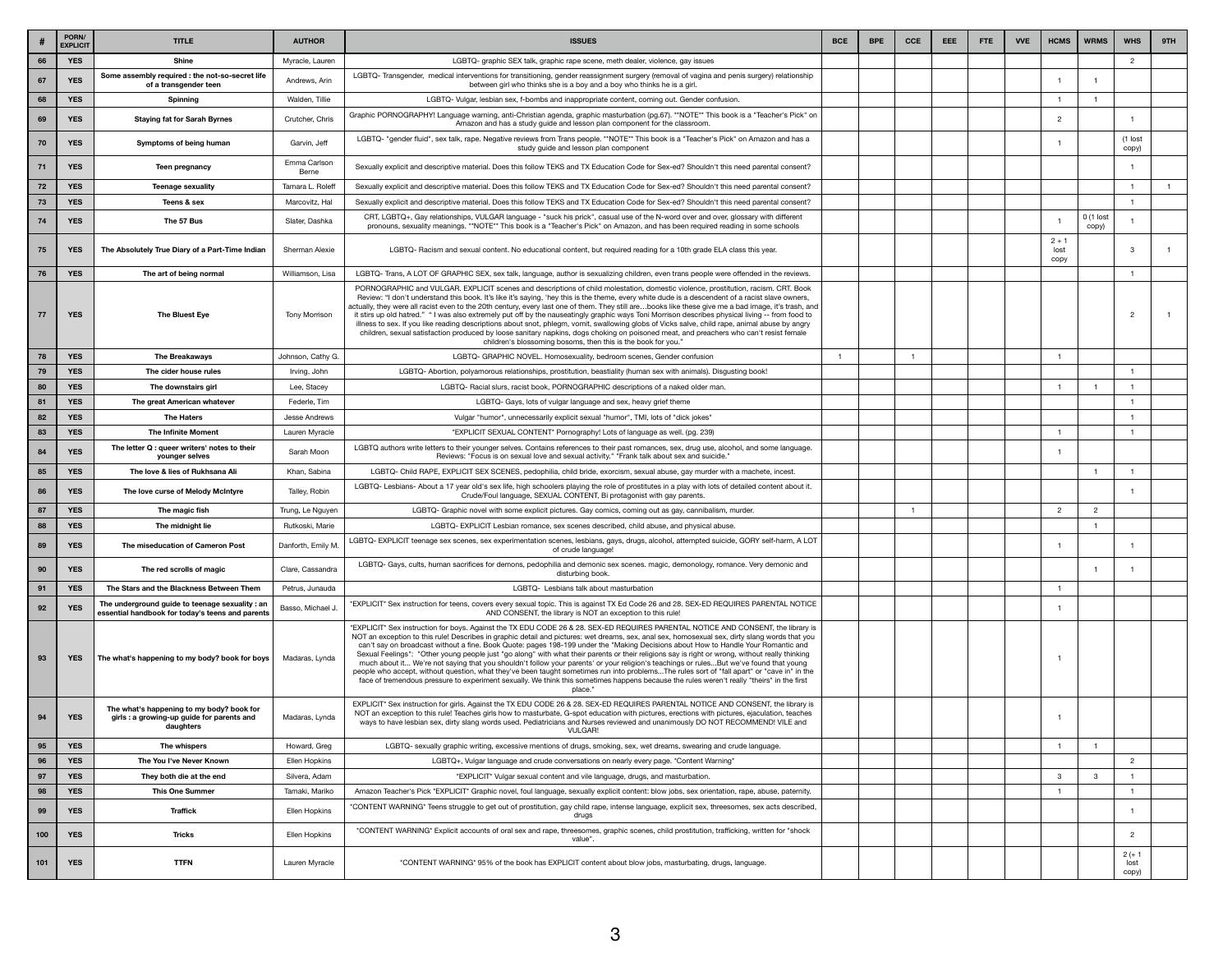|     | PORN/<br><b>EXPLICIT</b> | <b>TITLE</b>                                               | <b>AUTHOR</b>               | <b>ISSUES</b>                                                                                                                                                                                                                                                                                                                                                                                                                                                                                                                                                                                                                                                                                                                                 | <b>BCE</b> | <b>BPE</b> | <b>CCE</b> | EEE | <b>FTE</b> | <b>VVE</b> | <b>HCMS</b>    | <b>WRMS</b> | <b>WHS</b> | 9TH |
|-----|--------------------------|------------------------------------------------------------|-----------------------------|-----------------------------------------------------------------------------------------------------------------------------------------------------------------------------------------------------------------------------------------------------------------------------------------------------------------------------------------------------------------------------------------------------------------------------------------------------------------------------------------------------------------------------------------------------------------------------------------------------------------------------------------------------------------------------------------------------------------------------------------------|------------|------------|------------|-----|------------|------------|----------------|-------------|------------|-----|
| 102 | <b>YES</b>               | Two boys kissing, gay relationships.                       | Levithan, David             | LGBTQ- Gay teen boys. A lot of kissing and explicit sex talk. Book Review: "It doesn't simply focus on two boys. There are seven boys in all, all<br>dealing with different conflicts. We have two boys trying to break a world record for the longest kiss ever, a boy who runs away after his<br>sexuality is discovered, a new couple with bright hair who just met at a dance, and another couple dealing with the drama of a relationship." "No<br>one knows Cooper is gay, no one except the men he chats with online. He starts chats with older men in gay chat rooms, lying about his age<br>and having very sexually explicit conversations."                                                                                       |            |            |            |     |            |            | $\overline{2}$ |             |            |     |
| 103 | <b>YES</b>               | <b>Undone</b>                                              | Clarke, Cat                 | LGBTQ- suicide, rape, and struggles with sexuality. FULL of foul language and sex scenes!                                                                                                                                                                                                                                                                                                                                                                                                                                                                                                                                                                                                                                                     |            |            |            |     |            |            |                |             |            |     |
| 104 | <b>YES</b>               | <b>Vampire Academy</b>                                     | <b>Richelle Mead</b>        | *EXPLICIT SEXUAL CONTENT* Statutory rape (teacher/student relationship), language                                                                                                                                                                                                                                                                                                                                                                                                                                                                                                                                                                                                                                                             |            |            |            |     |            |            |                |             |            |     |
| 105 | <b>YES</b>               | W is for welcome : a celebration of America's<br>diversity | Herzog, Brad                | *CRT* ILLEGAL IN TEXAS!                                                                                                                                                                                                                                                                                                                                                                                                                                                                                                                                                                                                                                                                                                                       |            |            |            |     |            |            |                |             |            |     |
| 106 | <b>YES</b>               | <b>Water For Elephants</b>                                 | Sara Gruen                  | *CONTENT WARNING* GRAPHIC Stripper scene, raunchy sex scenes, vulgar language, filthy book.                                                                                                                                                                                                                                                                                                                                                                                                                                                                                                                                                                                                                                                   |            |            |            |     |            |            |                |             |            |     |
| 107 | <b>YES</b>               | <b>Wayward witch</b>                                       | Córdova, Zoraida            | LGBTQ- EXPLICIT sexual content. Graphic book.                                                                                                                                                                                                                                                                                                                                                                                                                                                                                                                                                                                                                                                                                                 |            |            |            |     |            |            |                |             |            |     |
| 108 | <b>YES</b>               | We are the ants                                            | Hutchinson, Shaun<br>David  | LGBTQ- Suicide, homosexual relationships, graphic sexual content                                                                                                                                                                                                                                                                                                                                                                                                                                                                                                                                                                                                                                                                              |            |            |            |     |            |            |                |             |            |     |
| 109 | <b>YES</b>               | <b>What Girls Are Made Of</b>                              | Elena K. Arnold             | LGBTQ-*EXPLICIT*, Disgusting, masturbation, abortion, torture, at-home abortion, vibrators                                                                                                                                                                                                                                                                                                                                                                                                                                                                                                                                                                                                                                                    |            |            |            |     |            |            |                |             |            |     |
| 110 | <b>YES</b>               | What if it's us                                            | Albertalli, Becky           | LGBTQ- boy with boy oral sex, EXPLICIT sexual content. Graphic book.                                                                                                                                                                                                                                                                                                                                                                                                                                                                                                                                                                                                                                                                          |            |            |            |     |            |            |                |             |            |     |
| 111 | <b>YES</b>               | When the moon was ours                                     | McLemore, Anna-<br>Marie    | LGBTQ- Strong transgender content, sex and encourages the horrible practice of self-cutting.                                                                                                                                                                                                                                                                                                                                                                                                                                                                                                                                                                                                                                                  |            |            |            |     |            |            |                |             |            |     |
| 112 | $***$                    | <b>Absolute brightness</b>                                 | Lecesne, James              | LGBTQ- Gay teen, sexual abuse, child rape by a parental figure, foul language, anti- capital punishment for legitimate sexual crimes, deals with<br>love and sex. ** Graphic nature is unknown                                                                                                                                                                                                                                                                                                                                                                                                                                                                                                                                                |            |            |            |     |            |            |                |             |            |     |
| 113 | $***$                    | Absolutely, positively not gay                             | LaRochelle, David           | LGBTQ- Gender confusion, gay, homosexual content. Book is "risqué" according to reviewer. Mature themes. **Graphic nature unknown. Book<br>quote: "I tried to think of a good reason as to why I had a sex book down my pants, but my brain refused to work."                                                                                                                                                                                                                                                                                                                                                                                                                                                                                 |            |            |            |     |            |            |                |             |            |     |
| 114 | $***$                    | Ash                                                        | Lo, Malinda                 | LGBTQ- Lesbian, gay issues, sexual content in the last chapter. Cinderella retelling with a lesbian twist. **Graphic nature unknown                                                                                                                                                                                                                                                                                                                                                                                                                                                                                                                                                                                                           |            |            |            |     |            |            |                |             |            |     |
| 115 | $***$                    | <b>Deliver us from Evie</b>                                | Kerr, M. E.                 | LGBTQ- Lesbians. Review said "disturbing book, but not graphic" **Graphic nature unknown                                                                                                                                                                                                                                                                                                                                                                                                                                                                                                                                                                                                                                                      |            |            |            |     |            |            |                |             | 2          |     |
| 116 | $***$                    | Embrace                                                    | Jessica Shirvington         | Characters are teen angels who have sex and love triangles **Graphic nature unknown                                                                                                                                                                                                                                                                                                                                                                                                                                                                                                                                                                                                                                                           |            |            |            |     |            |            |                |             |            |     |
| 117 | $***$                    | <b>Geography Club</b>                                      | Hartinger, Brent            | LGBTQA -Gender confusion. Storyline is about gay teens having sex. **Graphic nature unknown, but suspected                                                                                                                                                                                                                                                                                                                                                                                                                                                                                                                                                                                                                                    |            |            |            |     |            |            |                |             |            |     |
| 118 | $***$                    | Gingerbread                                                | Cohn, Rachel                | LGBTQ- Sex, teen pregnancy and abortion, suicide attempts, cutting, teen drinking, drugs, shop lifting. Review: "Her old boyfriend Justin got<br>her pregnant and she had to go to her biological father for the money to get an abortion." **Graphic nature unknown, but suspected                                                                                                                                                                                                                                                                                                                                                                                                                                                           |            |            |            |     |            |            |                |             |            |     |
| 119 | $***$                    | Girl mans up                                               | Girard, M-E.                | LGBTQ- Abortion, assault, lesbian, gender confusion, language. **Graphic nature unknown, but suspected                                                                                                                                                                                                                                                                                                                                                                                                                                                                                                                                                                                                                                        |            |            |            |     |            |            |                |             |            |     |
| 120 | $***$                    | Highwire moon: a novel                                     | Straight, Susan             | LOTS of Vulgar language, sexual content, father is drug-addict, mom was illegal alien and deported. Book Review: "Straight is using this novel<br>as a way of informing us of the plight of the illegal alien and thus is more interested in the "world view" rather than the specifics." "She plunges<br>the reader into the horrors of migrant labor with examples of violence, prevalent drug use, and sexual predation. Her characters are great-<br>hearted people, with big dreams, but instead of focusing on the plot (how about some interaction between the main characters?!?!), Susan<br>Straight instead chooses to hit us over the head with her thoughts on love, race, and class." **Graphic nature unknown, but suspected    |            |            |            |     |            |            |                |             |            |     |
| 121 | $***$                    | Hold me closer: the Tiny Cooper story                      | Levithan, David             | LGBTQ- gay teen musical. Book Review: "The story does a good job of normalizing homosexuality." "I would expect it to stir controversy and<br>be banned if not careful of context. I can see that the sex parts while mild would still be objectionable to some." **Graphic nature unknown                                                                                                                                                                                                                                                                                                                                                                                                                                                    |            |            |            |     |            |            |                |             |            |     |
| 122 | $***$                    | Hot dog girl                                               | Dugan, Jennifer             | LGBTQ-main character bisexual, best friend is lesbian. Bisexual love triangle (boy, lesbian, bisexual girl), foul language, teen drinking,<br>discussions of sex ** Graphic nature unknown                                                                                                                                                                                                                                                                                                                                                                                                                                                                                                                                                    |            |            |            |     |            |            |                |             |            |     |
| 123 | $**$                     | <b>Hurricane Child</b>                                     | Callender, Kheryn           | LGBTQ-*Amazon Teacher's Pick* Lesbians, confusing pronouns used by teachers. Plot: character abandoned by mom, dad is always drunk,<br>teachers physically punish her, she falls in love with a new girl at school, sees dead spirits and feels like she is being stalked by a spirit wearing<br>black, mom is suicidal, dad has secret love child, mom is later found raising another man's baby. LOTS OF MATURE CONTENT!                                                                                                                                                                                                                                                                                                                    |            |            |            |     |            |            |                |             |            |     |
| 124 | $***$                    | I hope you're listening                                    | Ryan, Tom                   | LGBTQ- Lesbians, suicide, drugs, grooming/pedophilia, recreational marijuana use, sexual content. **Graphic nature unknown                                                                                                                                                                                                                                                                                                                                                                                                                                                                                                                                                                                                                    |            |            |            |     |            |            |                |             |            |     |
| 125 | $***$                    | It's not like it's a secret                                | Sugiura, Misa               | LGBTQ- Lesbian teens, polygamy in parental relationship, racism, cheating, underage drinking, "off the page sex" (**not sure how graphic the<br>mention is), LOTS of racism.                                                                                                                                                                                                                                                                                                                                                                                                                                                                                                                                                                  |            |            |            |     |            |            |                |             |            |     |
| 126 |                          | Lobizona                                                   | Garber, Romina              | LGBTQ- Misogyny, sex. Book Review: "Glorifying illegal immigration and making no secret of hatred for law enforcement and the actual rule of<br>law." "Lobizona contains sporadic, but fairly serious, language. There is relatively major LGBT content. There is brief sexual content." "I didn't<br>realize how much attention Garber was going to give the issue of undocumented immigrants. She obviously has a very clear view on the<br>subject, and she shares it, through her characters and an author's note, multiple times. Her political views infuse the entire book, and frankly, I<br>found it highly distracting. I don't want to be pulled into a political rant in the middle of a fantasy novel." **Graphic nature unknown |            |            |            |     |            |            |                |             |            |     |
| 127 | $***$                    | Love & leftovers : a novel in verse                        | Tregay, Sarah               | Sex talk, depression/self-pity **Graphic nature unknown                                                                                                                                                                                                                                                                                                                                                                                                                                                                                                                                                                                                                                                                                       |            |            |            |     |            |            | $(1$ lost)     |             |            |     |
| 128 | $***$                    | <b>Meet cute</b>                                           | Jennifer L.<br>Armentrout   | LGBTQ- collection of love stories from different authors. Sexual content. ** Graphic nature unknown                                                                                                                                                                                                                                                                                                                                                                                                                                                                                                                                                                                                                                           |            |            |            |     |            |            |                |             |            |     |
| 129 |                          | My heart underwater                                        | Fantauzzo, Laurel<br>Flores | LGBTQ- EXPLICIT- Adult novel, intense (gay) love story, Book Summary: "After Corazon's mother catches her kissing her older female teacher,<br>Corazon is sent to the Philippines to live with a half brother." **Graphic nature unknown                                                                                                                                                                                                                                                                                                                                                                                                                                                                                                      |            |            |            |     |            |            |                |             |            |     |
| 130 | $***$                    | <b>Odd One Out by Nic Stone</b>                            | Stone, Nic                  | LGBTQ- Lots of love triangles and sex talked about, adult sex with minor. **Graphic nature unknown, but suspected                                                                                                                                                                                                                                                                                                                                                                                                                                                                                                                                                                                                                             |            |            |            |     |            |            |                |             |            |     |
| 131 | $**$                     | One of those hideous books where the mother<br>dies        | Sones, Sonya                | LGBTQ- Gay father, sex is talked about. ** Graphic nature unknown                                                                                                                                                                                                                                                                                                                                                                                                                                                                                                                                                                                                                                                                             |            |            |            |     |            |            |                |             |            |     |
| 132 | $***$                    | <b>Pride: celebrating diversity &amp; community</b>        | Stevenson, Robin            | LGBTQ- transitioning, relationships, hostile towards straight people, talks about sex. **Graphic nature unknown                                                                                                                                                                                                                                                                                                                                                                                                                                                                                                                                                                                                                               |            |            |            |     |            |            |                |             |            |     |
| 133 | $***$                    | <b>Privacy</b>                                             | Noël Merino                 | Presents a collection of essays that examines views on the issue of privacy, including information on security, technology, sexuality and<br>reproduction, and public interest. **Graphic nature unknown                                                                                                                                                                                                                                                                                                                                                                                                                                                                                                                                      |            |            |            |     |            |            |                |             |            |     |
| 134 | $***$                    | <b>Reverie</b>                                             | La Sala, Ryan               | LGBTQ- gay romance, horrible language, sex **Graphic nature unknown                                                                                                                                                                                                                                                                                                                                                                                                                                                                                                                                                                                                                                                                           |            |            |            |     |            |            |                |             |            |     |
| 135 | $***$                    | Say the word                                               | Garsee, Jeannine            | LGBTQ- lesbian moms, contains sex (**graphic nature unknown), dark and disturbing- she kills her dog because she is going off to college.                                                                                                                                                                                                                                                                                                                                                                                                                                                                                                                                                                                                     |            |            |            |     |            |            |                |             |            |     |
| 136 | $***$                    | <b>The Berlin Boxing Club</b>                              | <b>Robert Sharenow</b>      | Some Sexual Content. ** Graphic nature unknown                                                                                                                                                                                                                                                                                                                                                                                                                                                                                                                                                                                                                                                                                                |            |            |            |     |            |            |                |             |            |     |
| 137 | $***$                    | The key to you and me                                      | Brown, Jaye Robin           | LGBTQ- coming out lesbian story. Sex is discussed, but reviews say not in graphic detail (**don't know firsthand). There is also an adult/minor<br>romantic relationshipminimizing legal implications of rape and pedophilia                                                                                                                                                                                                                                                                                                                                                                                                                                                                                                                  |            |            |            |     |            |            |                |             |            |     |
| 138 | $***$                    | The last exit to normal                                    | Harmon, Michael B.          | LGBTQ- Very crude language, references to sex acts (**level of description unknown), teen drug use                                                                                                                                                                                                                                                                                                                                                                                                                                                                                                                                                                                                                                            |            |            |            |     |            |            |                |             |            |     |
| 139 | $***$                    | The sweet revenge of Celia Door                            | Finneyfrock, Kare           | LGBTQ- Gays, Bisexual teens, coming out, romance, self-harm, cutting. One review said the ending "morphed into an 'after school special."<br>**Need more information on graphic nature of this book.                                                                                                                                                                                                                                                                                                                                                                                                                                                                                                                                          |            |            |            |     |            |            |                |             |            |     |
| 140 | $***$                    | The upside of unrequited                                   | Albertalli, Becky           | LGBTQ- Lesbian teen with gay parents, legalizing gay marriage, review stated "some pretty hot make out sessions." **Graphic nature unknown                                                                                                                                                                                                                                                                                                                                                                                                                                                                                                                                                                                                    |            |            |            |     |            |            |                |             |            |     |
| 141 | $***$                    | When we were magic                                         | Gailey, Sarah               | LGBTQ- Lesbian relationships, sex, murder ** Graphic nature unknown                                                                                                                                                                                                                                                                                                                                                                                                                                                                                                                                                                                                                                                                           |            |            |            |     |            |            |                |             |            |     |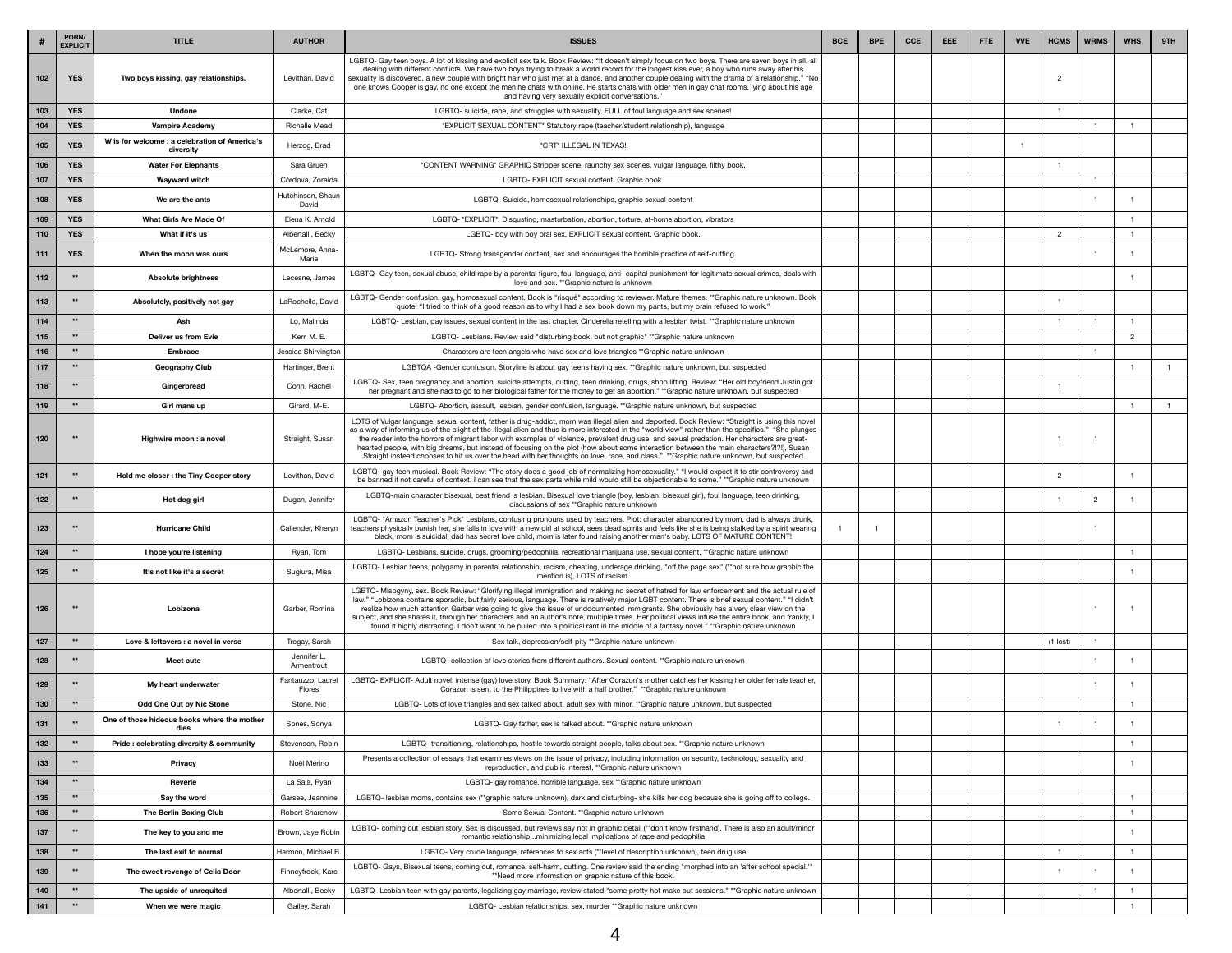|     | PORN/<br><b>EXPLICIT</b> | <b>TITLE</b>                                                                     | <b>AUTHOR</b>        | <b>ISSUES</b>                                                                                                                                                                                                                                                                                                                                                                                                                                                                                                                                                                                                                                                                                                                                                 | <b>BCE</b> | <b>BPE</b> | <b>CCE</b> | <b>EEE</b> | <b>FTE</b> | <b>VVE</b> | <b>HCMS</b>          | <b>WRMS</b> | <b>WHS</b>     | 9TH |
|-----|--------------------------|----------------------------------------------------------------------------------|----------------------|---------------------------------------------------------------------------------------------------------------------------------------------------------------------------------------------------------------------------------------------------------------------------------------------------------------------------------------------------------------------------------------------------------------------------------------------------------------------------------------------------------------------------------------------------------------------------------------------------------------------------------------------------------------------------------------------------------------------------------------------------------------|------------|------------|------------|------------|------------|------------|----------------------|-------------|----------------|-----|
| 142 |                          | Who I was with her                                                               | Tyndall, Nita        | LGBTQ- Lesbian sex, lesbian relationship, alcoholism **Graphic nature unknown                                                                                                                                                                                                                                                                                                                                                                                                                                                                                                                                                                                                                                                                                 |            |            |            |            |            |            |                      |             |                |     |
| 143 |                          | A good kind of trouble                                                           | Ramee, Lisa Moore    | *CRT * Illegal in Texas! Invokes violence and bashes police by saying they are racist killers, hate, prejudice, stereotyping and illegal actions.                                                                                                                                                                                                                                                                                                                                                                                                                                                                                                                                                                                                             |            |            |            |            |            |            | 3                    |             |                |     |
| 144 |                          | A high five for Glenn Burke                                                      | Bildner, Phil        | LGBTQ- Fiction about a sixth-grade boy's struggles of how, if, and when to tell his friends, family, and baseball team that he is gay.                                                                                                                                                                                                                                                                                                                                                                                                                                                                                                                                                                                                                        |            |            |            |            |            |            |                      |             |                |     |
| 145 |                          | A home for goddesses and dogs                                                    | Connor, Leslie       | LGBTQ - Lesbian issues and animal cruelty, and a conversation between the girls about their own sexual questioning.                                                                                                                                                                                                                                                                                                                                                                                                                                                                                                                                                                                                                                           |            |            |            |            |            |            | $\overline{2}$       |             |                |     |
| 146 |                          | A is for Activist                                                                | Nagara, Innosanto    | *CRT * Illegal in Texas! Advocation of theft, violence, and destruction of other people's liberty.                                                                                                                                                                                                                                                                                                                                                                                                                                                                                                                                                                                                                                                            |            |            |            |            |            |            |                      |             |                |     |
| 147 |                          | A love story starring my dead best friend                                        | Horner, Emily        | LGBTQ- Gender confusion, Lesbian issues, teen death                                                                                                                                                                                                                                                                                                                                                                                                                                                                                                                                                                                                                                                                                                           |            |            |            |            |            |            |                      |             |                |     |
| 148 |                          | <b>Abortion</b>                                                                  | Mary E. Williams     | Described as a collection of views and arguments from both sides, but it is not. The book is very pro-abortion and tries to use legal arguments<br>as fact instead of option. Are there books provided that give legal arguments and views against abortion?                                                                                                                                                                                                                                                                                                                                                                                                                                                                                                  |            |            |            |            |            |            |                      |             |                |     |
| 149 |                          | Abortion: interpreting the constitution                                          | Hand, Carol          | Book charts the shifts in interpretation of the U.S. Constitution on Abortion. Book has a pro-abortion bias. Are there books provided that give<br>legal arguments and views against abortion?                                                                                                                                                                                                                                                                                                                                                                                                                                                                                                                                                                |            |            |            |            |            |            |                      |             |                |     |
| 150 |                          | Abortion: opposing viewpoints                                                    | Tamara L. Roleff     | Book claims to have opposing views but has a pro-abortion bias. Are there books provided that give legal arguments and views against<br>abortion?                                                                                                                                                                                                                                                                                                                                                                                                                                                                                                                                                                                                             |            |            |            |            |            |            |                      |             |                |     |
| 151 |                          | <b>After</b>                                                                     | Efaw, Amy            | Awful content in this book. The story is of a 16-year-old girl who has sex, denies that she had sex, denies pregnancy, gives birth, wants her<br>baby to be dead, realizes her baby is not dead, puts it in a bag and throws it in a dumpster. She tries to hide that she has given birth, almost<br>dies and moves on like nothing ever happened. Vulgar, cruel.                                                                                                                                                                                                                                                                                                                                                                                             |            |            |            |            |            |            |                      |             |                |     |
| 152 |                          | An indigenous peoples' history of the United<br>States for young people          | Mendoza, Jean        | *CRT* Illegal in Texas! Anti-Catholic, anti-Christian and anti-white, white people oppressing rhetoric.                                                                                                                                                                                                                                                                                                                                                                                                                                                                                                                                                                                                                                                       |            |            |            |            |            |            |                      |             |                |     |
| 153 |                          | Ana on the edge                                                                  | Sass, A. J.          | LGBTQ- Gender confusion, transgender, bi-sexual, non-binary, lots of use of different pronouns. Book Quote: "You alone get to decide who you<br>are." "I am a ______. Girl? No, I don't think so. Boy? Maybe, but it's not that simple." Character is non-binary, Chinese American (with possibly<br>some Hawaiian heritage as well), and Jewish.                                                                                                                                                                                                                                                                                                                                                                                                             |            |            |            |            |            |            |                      |             |                |     |
| 154 |                          | And Tango makes three                                                            | Richardson, Justin   | LGBTQ- Amazon Teacher's Pick. Tells children that homosexuality is a normal part of life and found in nature. Chronicles two male penguins in<br>the NYC zoo who were taking turns sitting on an egg where the mother had died, so the zoo keepers said the penguins were gay and adopted a<br>child. Classified under the "adoption" section not LGBTQ.                                                                                                                                                                                                                                                                                                                                                                                                      |            |            |            |            |            |            |                      |             |                |     |
| 155 |                          | <b>Beast</b>                                                                     | Spangler, Brie       | LGBTQ- Transgender, bisexual issues                                                                                                                                                                                                                                                                                                                                                                                                                                                                                                                                                                                                                                                                                                                           |            |            |            |            |            |            |                      |             |                |     |
| 156 |                          | Beautiful music for ugly children                                                | Cronn-Mills, Kirstin | LGBTQ- Transgender, bisexual issues                                                                                                                                                                                                                                                                                                                                                                                                                                                                                                                                                                                                                                                                                                                           |            |            |            |            |            |            |                      |             |                |     |
| 157 |                          | Being Jazz: my life as a (transgender) teen                                      | Jennings, Jazz.      | LGBTQ- Transgender teen issues, gender confusion, sex change                                                                                                                                                                                                                                                                                                                                                                                                                                                                                                                                                                                                                                                                                                  |            |            |            |            |            |            |                      |             |                |     |
| 158 |                          | Being the Change: Lessons and Strategies to<br><b>Teach Social Comprehension</b> | Ahmed, Sara          | *CRT* ILLEGAL IN TEXAS. Marxist agenda. Prejudice and racist by assigning groups certain "Flaws". This book is HIGHLY political and is set up<br>to tell children how and what to think, rather than critical thinkers. Lessons are geared to "change their mind." Lesson examples: "Affirming our<br>Identity, Seeing Our Own Bias, Understanding Micro-aggressions, Refusing to Let Others' Biases Define Us, Moving Beyond Our Initial<br>Thinking."                                                                                                                                                                                                                                                                                                       |            |            |            |            |            |            |                      |             |                |     |
| 159 |                          | Between the world and me                                                         | Coates, Ta-Nehisi    | *CRT* Illegal in Texas! Racist, hateful, angry book towards white people. Biased, personal venting by author. Poems explaining to his son why<br>they are victims.                                                                                                                                                                                                                                                                                                                                                                                                                                                                                                                                                                                            |            |            |            |            |            |            |                      |             |                |     |
| 160 |                          | <b>Beyond the Gender Binary</b>                                                  | Menon, Alok          | LGBTQ- Gender Identity, non-assignment                                                                                                                                                                                                                                                                                                                                                                                                                                                                                                                                                                                                                                                                                                                        |            |            |            |            |            |            |                      |             |                |     |
| 161 |                          | <b>Birthday</b>                                                                  | Russo, Meredith      | LGBTQ- Trans teen romance, child abuse, depression, suicide, self-harm, drug overdoses, alcoholism, sexual content                                                                                                                                                                                                                                                                                                                                                                                                                                                                                                                                                                                                                                            |            |            |            |            |            |            |                      |             |                |     |
| 162 |                          | Can't take that away                                                             | Salvatore, Steven    | LGBTQ-Lesbians, suicide, physical abuse, teen drinking, gender queer teens and a lot of different identity descriptions.                                                                                                                                                                                                                                                                                                                                                                                                                                                                                                                                                                                                                                      |            |            |            |            |            |            |                      |             |                |     |
| 163 |                          | Caste: the origins of our discontents                                            | Wilkerson, Isabel    | *CRT* ILLEGAL IN TEXAS- Author Isabel Wilkerson claims the United States has systematically embedded racism into the foundation of society,<br>thus institutionalizing a caste system built on skin color. "Most people see America as racist" Wilkerson completely ignores Asian American<br>minorities in her books. She fails to address why in a caste system organized by race with "whiteness" as the dominant identity that Asian<br>Americans are the most educated, wealthiest ethnic group. Of course black/African Americans historically suffered much deeper, more severe<br>iniquities than Asian Americans, but her thesis is predicated on the claim that society is systemically organized to ensure dominant status for<br>white Americans. |            |            |            |            |            |            |                      |             |                |     |
| 164 |                          | <b>Cemetery Boys</b>                                                             | Thomas, Aiden        | LGBTQ- Trans/witchcraft. Foul language. Violence includes a physical attack by an evil spirit, references to shootings, and a ritual human<br>sacrifice involving stabbing and bloodletting                                                                                                                                                                                                                                                                                                                                                                                                                                                                                                                                                                   |            |            |            |            |            |            |                      |             |                |     |
| 165 |                          | Cinderella is dead                                                               | Bayron, Kalynn       | LGBTQ- Amazon Teachers Pick. Lesbians, abuse, nudity, foul language, child abuse, pedophilia-forced marriage, polygamy, sexual assault.                                                                                                                                                                                                                                                                                                                                                                                                                                                                                                                                                                                                                       |            |            |            |            |            |            |                      |             |                |     |
| 166 |                          | <b>Class act</b>                                                                 | Craft, Jerry         | *CRT* Illegal in Texas! "Poor black boy in rich white school" Kids struggle with race, gender and social class.                                                                                                                                                                                                                                                                                                                                                                                                                                                                                                                                                                                                                                               |            |            |            |            |            |            |                      |             |                |     |
| 167 |                          | Coming out: telling family and friends                                           | Seba, Jaime          | LGBTQ- Examines issues gay, lesbian, bisexual, and transgender individuals face when telling their family and friends about their sexual<br>preference, and provides information about organizations that provide support.                                                                                                                                                                                                                                                                                                                                                                                                                                                                                                                                    |            |            |            |            |            |            |                      |             |                |     |
| 168 |                          | Dancing naked: a novel                                                           | Hrdlitschka, Shelley | Teen preganacy/ Adoption.                                                                                                                                                                                                                                                                                                                                                                                                                                                                                                                                                                                                                                                                                                                                     |            |            |            |            |            |            |                      |             |                |     |
| 169 |                          | Dear diary, I'm pregnant : teenagers talk about<br>their pregnancy               | Englander, Anrenée   | Collection of stories of teen pregnancies                                                                                                                                                                                                                                                                                                                                                                                                                                                                                                                                                                                                                                                                                                                     |            |            |            |            |            |            |                      |             | 2              |     |
| 170 |                          | <b>Death wind</b>                                                                | Bell, William        | <b>Teen Pregnancy</b>                                                                                                                                                                                                                                                                                                                                                                                                                                                                                                                                                                                                                                                                                                                                         |            |            |            |            |            |            |                      |             |                |     |
| 171 |                          | <b>Deposing Nathan</b>                                                           | Smedley, Zack        | LGBTQ- Bisexual, child abuse, foul language, implied sex and nudity.                                                                                                                                                                                                                                                                                                                                                                                                                                                                                                                                                                                                                                                                                          |            |            |            |            |            |            |                      |             |                |     |
| 172 |                          | Drag teen: a tale of angst and wigs                                              | Self, Jeffery        | LGBTQ- Drag teens, gay teen romance, foul language, teen drug and alcohol use, drag pageants.                                                                                                                                                                                                                                                                                                                                                                                                                                                                                                                                                                                                                                                                 |            |            |            |            |            |            |                      |             |                |     |
| 173 |                          | <b>Drama</b>                                                                     | Telgemeier, Raina    | LGBTQ- young kids exploring gay relationships, boys kissing boys, bisexuality mentioned multiple times.                                                                                                                                                                                                                                                                                                                                                                                                                                                                                                                                                                                                                                                       |            |            |            |            |            |            | $2 (+1)$<br>spanish) |             |                |     |
| 174 |                          | Echo after echo                                                                  | Capetta, Amy Rose    | LGBTQ- sexual content discussed. Lesbian teen romance- one lesbian one bisexual, murder, drug overdose, suicide, suicide attempts, sexual<br>assault, eating disorders, rape, sexual predators, sex discussions, masturbation                                                                                                                                                                                                                                                                                                                                                                                                                                                                                                                                 |            |            |            |            |            |            |                      |             |                |     |
| 175 |                          | <b>Empress of the world</b>                                                      | Ryan, Sara           | LGBTQ- lesbian and bisexual teen romance, discusses sexual identity.                                                                                                                                                                                                                                                                                                                                                                                                                                                                                                                                                                                                                                                                                          |            |            |            |            |            |            |                      |             | $\overline{c}$ |     |
| 176 |                          | <b>Everything leads to you</b>                                                   | LaCour, Nina         | LGBTQ- Lesbian romance, references to sex/sexual encounters, fantasies of having sex                                                                                                                                                                                                                                                                                                                                                                                                                                                                                                                                                                                                                                                                          |            |            |            |            |            |            |                      |             |                |     |
| 177 |                          | Fan art                                                                          | Tregay, Sarah        | LGBTQ- homosexual content, coming out as gay.                                                                                                                                                                                                                                                                                                                                                                                                                                                                                                                                                                                                                                                                                                                 |            |            |            |            |            |            |                      |             |                |     |
| 178 |                          | Felix ever after                                                                 | Callender, Kacen     | LGBTQ- Transgender; single father; transgender child, child abuse, drug abuse, hormone replacement therapy, and foul language. Main<br>character representation: Felix is black, queer, demiboy, and transgender. Other character representation: Black, Queer, Transgender, Demiboy,<br>Biracial, POC, Gay, Lesbian, Queer                                                                                                                                                                                                                                                                                                                                                                                                                                   |            |            |            |            |            |            |                      |             |                |     |
| 179 |                          | Follow your arrow                                                                | Verdi, Jessica       | LGBTQ- Gender confusion, Lesbian, bisexual. Very political slant. Reviews stated: "Over kill wokeness." "Most of the text pushed the narrative<br>that ALL conservative / republicans are evil and hate everyone." "Keep politics out of enjoyment reading"                                                                                                                                                                                                                                                                                                                                                                                                                                                                                                   |            |            |            |            |            |            |                      |             |                |     |
| 180 |                          | Four Hundred Souls: a community history of<br>African America 1619-2019          | Ibram X. Kendi       | CRT - ILLEGAL IN TEXAS                                                                                                                                                                                                                                                                                                                                                                                                                                                                                                                                                                                                                                                                                                                                        |            |            |            |            |            |            |                      |             |                |     |
| 181 |                          | <b>Freak show</b>                                                                | St. James, James     | LGBTQ- gay, gender confusion, drag, flamboyant                                                                                                                                                                                                                                                                                                                                                                                                                                                                                                                                                                                                                                                                                                                |            |            |            |            |            |            |                      |             |                |     |
| 182 |                          | Friendship, dating, and relationships                                            | Payment, Simone      | LGBTQ- Offers gay, lesbian, bisexual, and transgender teens advice on dealing with friendships and romantic relationships.                                                                                                                                                                                                                                                                                                                                                                                                                                                                                                                                                                                                                                    |            |            |            |            |            |            |                      |             |                |     |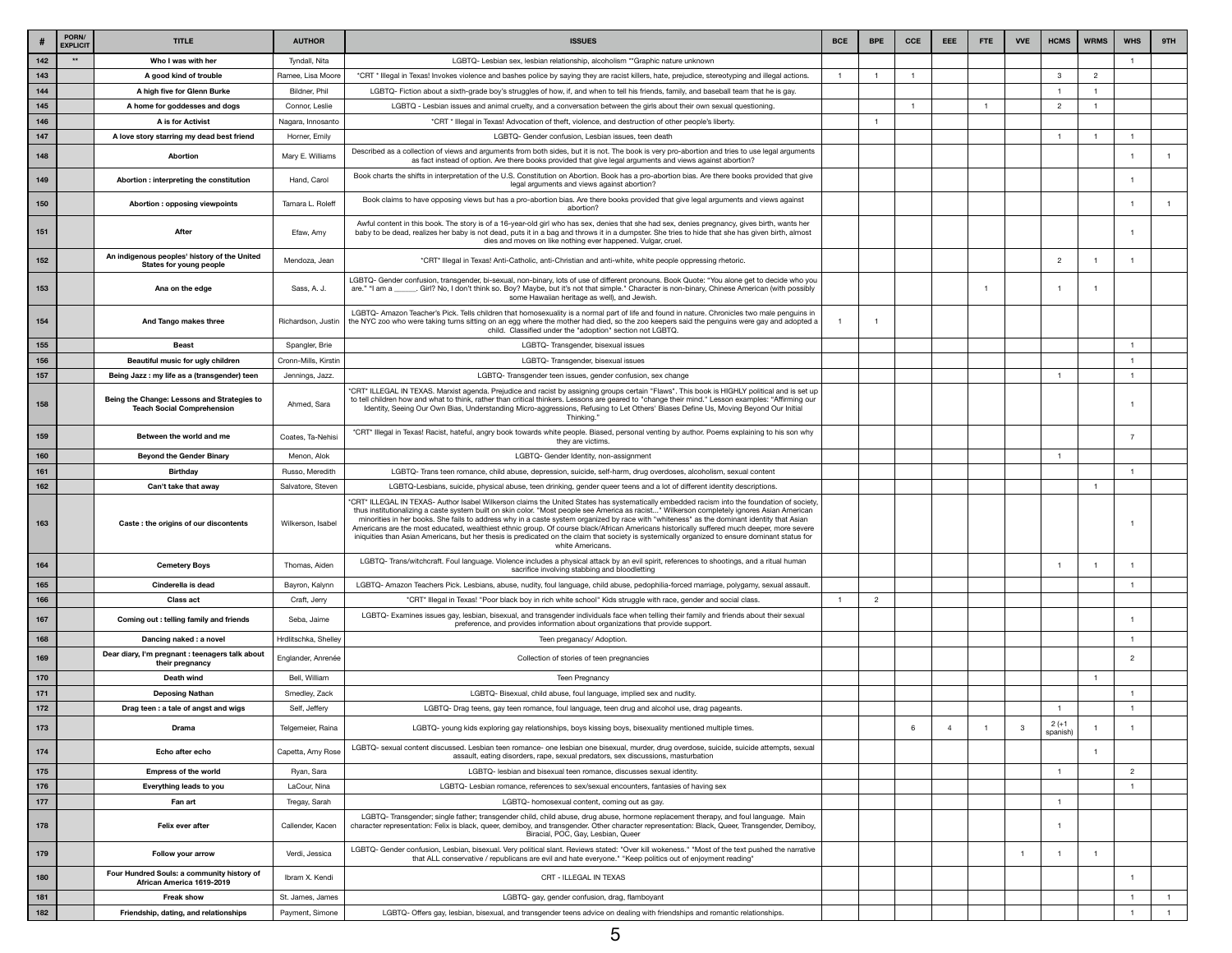|     | PORN/<br><b>EXPLICIT</b> | <b>TITLE</b>                                                                                  | <b>AUTHOR</b>               | <b>ISSUES</b>                                                                                                                                                                                                                                                                                                                                                                                                                                                                                                                                                                                                                                                                                                                                                                                                                                                                                                                                                      | <b>BCE</b> | <b>BPE</b> | <b>CCE</b> | <b>EEE</b> | <b>FTE</b> | <b>VVE</b> | <b>HCMS</b>    | <b>WRMS</b> | <b>WHS</b> | 9TH |
|-----|--------------------------|-----------------------------------------------------------------------------------------------|-----------------------------|--------------------------------------------------------------------------------------------------------------------------------------------------------------------------------------------------------------------------------------------------------------------------------------------------------------------------------------------------------------------------------------------------------------------------------------------------------------------------------------------------------------------------------------------------------------------------------------------------------------------------------------------------------------------------------------------------------------------------------------------------------------------------------------------------------------------------------------------------------------------------------------------------------------------------------------------------------------------|------------|------------|------------|------------|------------|------------|----------------|-------------|------------|-----|
| 183 |                          | From the notebooks of Melanin Sun                                                             | Woodson,<br>Jacqueline      | LGBTQ- Lesbian, gender confusion. Story of a young, very poor African-American child of a single mother, and how their relationship changes<br>when Melanin Sun finds out his mother is gay, and also is with a "rich white woman."                                                                                                                                                                                                                                                                                                                                                                                                                                                                                                                                                                                                                                                                                                                                |            |            |            |            |            |            |                |             |            |     |
| 184 |                          | Gabi, a girl in pieces                                                                        | Quintero, Isabel            | LGBTQ- Abortion, drug addiction, teen pregnancy, sex, drugs, overdosing, rape, homosexuality. Under realistic fiction.                                                                                                                                                                                                                                                                                                                                                                                                                                                                                                                                                                                                                                                                                                                                                                                                                                             |            |            |            |            |            |            |                |             |            |     |
| 185 |                          | Gay and lesbian rights : a struggle                                                           | Oliver, Marilyn<br>Tower    | LGBTQ- sex life, dating issues, family issues                                                                                                                                                                                                                                                                                                                                                                                                                                                                                                                                                                                                                                                                                                                                                                                                                                                                                                                      |            |            |            |            |            |            |                |             |            |     |
| 186 |                          | <b>Gender identity</b>                                                                        | Petrikowski, Nicki<br>Peter | LGBTQ- Summary: "Readers learn that gender is not the binary structure of male and female, as was believed in the past, but a more complex<br>concept."                                                                                                                                                                                                                                                                                                                                                                                                                                                                                                                                                                                                                                                                                                                                                                                                            |            |            |            |            |            |            |                |             |            |     |
| 187 |                          | George                                                                                        | Gino, Alex                  | The entire book centered around the LGBTQ+ agenda and gender identity                                                                                                                                                                                                                                                                                                                                                                                                                                                                                                                                                                                                                                                                                                                                                                                                                                                                                              |            |            |            |            |            |            |                |             |            |     |
| 188 |                          | Girl, nearly 16, absolute torture                                                             | Limb, Sue                   | LGBTQ- Gay parent.                                                                                                                                                                                                                                                                                                                                                                                                                                                                                                                                                                                                                                                                                                                                                                                                                                                                                                                                                 |            |            |            |            |            |            |                |             |            |     |
| 189 |                          | <b>GLBT teens and society</b>                                                                 | Nagle, Jeanne               | LGBTQ- Says it presents an unbiased view of "factual information", but also says in the preface there is a "mix of personal advice" in the book.<br>Personal advice is not an "unbiased view." Book Summary: "Prefaces each title with the notion that sexual orientation is a process involving<br>questions that may not be answered for years, the authors sort out gender identities; societal reactions; and misconceptions about being gay,<br>lesbian, bisexual, or transgender."                                                                                                                                                                                                                                                                                                                                                                                                                                                                           |            |            |            |            |            |            |                |             |            |     |
| 190 |                          | Gone, gone, gone                                                                              | Moskowitz, Hannah           | LGBTQ- Gender confusion, teen gay and mental health issues.                                                                                                                                                                                                                                                                                                                                                                                                                                                                                                                                                                                                                                                                                                                                                                                                                                                                                                        |            |            |            |            |            |            |                |             |            |     |
| 191 |                          | <b>Gracefully Grayson</b>                                                                     | Polonsky, Ami               | LGBTQ- Gender confusion. Transgender.                                                                                                                                                                                                                                                                                                                                                                                                                                                                                                                                                                                                                                                                                                                                                                                                                                                                                                                              |            |            |            |            |            |            |                |             |            |     |
| 192 |                          | Guardian                                                                                      | London, Alex                | LGBTQ- gay teens, sequel to Proxy book, dystopian                                                                                                                                                                                                                                                                                                                                                                                                                                                                                                                                                                                                                                                                                                                                                                                                                                                                                                                  |            |            |            |            |            |            |                |             |            |     |
| 193 |                          | Hear us out! : lesbian and gay stories of struggle,<br>progress and hope, 1950 to the present | Garden, Nancy               | LGBTQ- abuse --verbal, physical, emotional, and sexual in every story, as well as: one homophobic rape, one murder, multiple physical<br>assaults, multiple suicides. Dark book.                                                                                                                                                                                                                                                                                                                                                                                                                                                                                                                                                                                                                                                                                                                                                                                   |            |            |            |            |            |            |                |             |            |     |
| 194 |                          | Hearing us out: voices from the gay and lesbian<br>community                                  | Sutton, Roger               | LGBTQ- Summary: "Profiles fifteen people, from a high school student to a gay minister, who explain what being gay has meant in their own<br>lives. Lesbian adoptive parents, a gay Presbyterian minister, a lesbian police officer, a drag queen and a gay man with AIDS are among the 15<br>individuals who speak here."                                                                                                                                                                                                                                                                                                                                                                                                                                                                                                                                                                                                                                         |            |            |            |            |            |            |                |             |            |     |
| 195 |                          | Her royal highness                                                                            | Hawkins, Rachel             | LGBTQ- lesbian and bisexual teens                                                                                                                                                                                                                                                                                                                                                                                                                                                                                                                                                                                                                                                                                                                                                                                                                                                                                                                                  |            |            |            |            |            |            |                |             |            |     |
| 196 |                          | <b>Highly illogical behavior</b>                                                              | Whaley, John Corey          | LGBTQ- Gay teens                                                                                                                                                                                                                                                                                                                                                                                                                                                                                                                                                                                                                                                                                                                                                                                                                                                                                                                                                   |            |            |            |            |            |            |                |             |            |     |
| 197 |                          | Ho'onani : hula warrior                                                                       | Gale, Heather               | LGBTQ- Gender confusion. This picture book is based on the true story of Ho'onani Kamai, a young gender queer girl growing up in Kalihi<br>Valley. Book Review: "I think this book is popular because of the prompting of a transgender child instead of the quality of the book."                                                                                                                                                                                                                                                                                                                                                                                                                                                                                                                                                                                                                                                                                 |            |            |            |            |            |            |                |             |            |     |
| 198 |                          | Hold my hand                                                                                  | Barakiva, Michael           | LGBTQ- gay teens, inappropriate sexual content. Book Review: "Ethan is forced to explain how two men make love by using an Armenian<br>cooking analogy: Now a man will slide his 'kebab' into his partner's 'pita,' but they'll need to rub in a lot of 'hummus' first." "A frank discussion<br>on education, discrimination and acceptance in society as a whole. When Alek points out that with helicopter parents, parental controls on<br>devices at home and at school, and the curriculum refusing to teach sexual health for the LGBTQIA+ community, there was nowhere for him to<br>learn about issues concerning his health and development." "Then there was the whole crusade (as I would call it) against the church and what<br>they stand for. Specifically LGBT, woman rights, abortion, etc I am a bi girl myself + a Christian, but I just couldn't connect at all with all the<br>stuff happening, it was just too much and felt way too pushy." |            |            |            |            |            |            |                |             |            |     |
| 199 |                          | <b>Honestly Ben</b>                                                                           | Konigsberg, Bill            | LGBTQ- gay teens, coming out,                                                                                                                                                                                                                                                                                                                                                                                                                                                                                                                                                                                                                                                                                                                                                                                                                                                                                                                                      |            |            |            |            |            |            |                |             |            |     |
| 200 |                          | How (not) to ask a boy to prom                                                                | Goslee, S. J.               | LGBTQ- Underage alcohol abuse, homosexual issues, sexual references/language                                                                                                                                                                                                                                                                                                                                                                                                                                                                                                                                                                                                                                                                                                                                                                                                                                                                                       |            |            |            |            |            |            |                |             |            |     |
| 201 |                          | How to be an Anti-racist by Ibram X. Kendi                                                    | Kendi, Ibram X.             | CRT- ILLEGAL IN TEXAS                                                                                                                                                                                                                                                                                                                                                                                                                                                                                                                                                                                                                                                                                                                                                                                                                                                                                                                                              |            |            |            |            |            |            |                |             |            |     |
| 202 |                          | I am Jazz!                                                                                    | Herthel, Jessica            | LGBTQ- Trans- autobiographical picture book about a transgender child. "I have a girl brain but a boy body." The book says his parents didn't<br>understand him until the doctor told them he was transgender. He then talks about how he convinced his school to let him use the girl's<br>bathrooms and play on the girl's sports teams. This is content that needs to be handled by the PARENTS, not the school.                                                                                                                                                                                                                                                                                                                                                                                                                                                                                                                                                |            |            |            |            |            |            |                |             |            |     |
| 203 |                          | I'll Give You The Sun by Jandy Nelson                                                         |                             | LGBTQ- Terrible language, bullying                                                                                                                                                                                                                                                                                                                                                                                                                                                                                                                                                                                                                                                                                                                                                                                                                                                                                                                                 |            |            |            |            |            |            | 2              |             |            |     |
| 204 |                          | If we were us                                                                                 | Walther, K.L.               | LGBTQ- gay romance, coming out.                                                                                                                                                                                                                                                                                                                                                                                                                                                                                                                                                                                                                                                                                                                                                                                                                                                                                                                                    |            |            |            |            |            |            |                |             |            |     |
| 205 |                          | In our mothers' house                                                                         | Polacco, Patricia           | LGBTQ- three kids who are all different ethnicities adopted by Lesbian mothers. The book is confusing for young children, and seems to push<br>an agenda above an actual storyline. Depicts the women touching each other affectionately. This content is better handled in the home, not in<br>the school.                                                                                                                                                                                                                                                                                                                                                                                                                                                                                                                                                                                                                                                        |            |            |            |            |            |            |                |             |            |     |
| 206 |                          | In the role of Brie Hutchens                                                                  | Melleby, Nicole             | LGBTQ- lesbians, coming out, book is about a girl in Catholic school that lies to her mom about a school achievement to detract from the fact<br>her mom just walked in on her viewing pornographic pictures of naked women. Speaks of religion and Catholicism as abusive bigotry that is<br>forced on children.                                                                                                                                                                                                                                                                                                                                                                                                                                                                                                                                                                                                                                                  |            |            |            |            |            |            |                |             |            |     |
| 207 |                          | In The Woods                                                                                  | Stevenson, Robin            | Foul language, sexual abuse, teen pregnancy                                                                                                                                                                                                                                                                                                                                                                                                                                                                                                                                                                                                                                                                                                                                                                                                                                                                                                                        |            |            |            |            |            |            |                |             |            |     |
| 208 |                          | Infinity son                                                                                  | Silvera, Adam               | LGBTQ- Gay teens, magic, supernatural                                                                                                                                                                                                                                                                                                                                                                                                                                                                                                                                                                                                                                                                                                                                                                                                                                                                                                                              |            |            |            |            |            |            |                |             |            |     |
| 209 |                          | Into the real                                                                                 | Brewer, Z                   | LGBTQ- Trans teens, dark, strange, gender queer, horror story, abuse, death, blood, gore, VERY violent. Reviews stated: "demonic terror all<br>over the place." "Quinn is subjected to therapy that is designed to guide her from her girlfriend, Lia, and instill in her very right-wing, religious<br>attitudes about homosexuality and gender." "Other trans LGBT have also been sent by their parents to endure the nastiness of conservative<br>Christians forcing their sick, twisted worldviews on these poor teenagers by any means they deem necessary."                                                                                                                                                                                                                                                                                                                                                                                                  |            |            |            |            |            |            |                |             |            |     |
| 210 |                          | It feels good to be yourself : a book about gender<br>identity                                | Thorn, Theresa              | LGBTQ- Gender Identity/Non-Conformity, VERY confusing.                                                                                                                                                                                                                                                                                                                                                                                                                                                                                                                                                                                                                                                                                                                                                                                                                                                                                                             |            |            |            |            |            |            |                |             |            |     |
| 211 |                          | It gets better : coming out, overcoming bullying,<br>and creating a life worth living         | Dan Savage                  | LGBTQ- Gay Teens, coming out, bullying, how to have a happy LGBTQ life, part of the ITGETSBETTER.ORG project                                                                                                                                                                                                                                                                                                                                                                                                                                                                                                                                                                                                                                                                                                                                                                                                                                                       |            |            |            |            |            |            |                |             |            |     |
| 212 |                          | Ivy Aberdeen's letter to the world                                                            | Blake, Ashley<br>Herring    | LGBTQ- Lesbian teens. Amazon "Teacher's Pick"                                                                                                                                                                                                                                                                                                                                                                                                                                                                                                                                                                                                                                                                                                                                                                                                                                                                                                                      |            |            |            |            |            |            | $\overline{2}$ |             |            |     |
| 213 |                          | Jacob's new dress                                                                             | Hoffman, Sarah              | LGBTQ- Gender confusion, gender identity. Jacob wants to wear dresses at school like he does at home, "gender non-conforming child,"<br>picture book for young children. Amazon "Teacher's Pick"                                                                                                                                                                                                                                                                                                                                                                                                                                                                                                                                                                                                                                                                                                                                                                   |            |            |            |            |            |            |                |             |            |     |
| 214 |                          | Jane against the world: Roe v. Wade and the<br>fight for reproductive rights                  | Blumenthal, Karen           | Seeks to "educate" on Roe v. Wade, biased approach from the author, highlighting and justifying abortion. Do the libraries have any pro-life<br>books to ensure they are offering content from every perspective? Book Review: "It's almost as if we're going back in time where the old white<br>men and religious zealots want to deny a woman's right to choose. This is an emotional fight and fight we will win. At the end of Jane Against<br>the World, Karen includes a glossary and a timeline of this historic fight for a woman's freedom. I urge every young woman to read this book to<br>gain a clear and true picture of the past, the present and what may happen in the future if we don't continue the fight."                                                                                                                                                                                                                                   |            |            |            |            |            |            |                |             |            |     |
| 215 |                          | Jane, unlimited                                                                               | Cashore, Kristin            | LGBTQ- Bisexual, lesbians, sex talk (not sure how explicit), lots of bad language, VIOLENT! Book Review: "Man shot and bleeding to death, a<br>woman's arm is crushed and mangled, another man is crushed to death, a dog is shot in the ear and bites the bad guys. Mention that Jane's<br>parents died in a plane crash when she was a baby. The aunt who raises her freezes to death in Antarctica. Talk of biological weapons and a<br>botched bank robbery. In a book being read, a beloved character is skinned alive.                                                                                                                                                                                                                                                                                                                                                                                                                                       |            |            |            |            |            |            |                |             |            |     |
| 216 |                          | Julián at the wedding                                                                         | Love, Jessica               | LGBTQ- Gender confusion, setting is a lesbian wedding, the brides kiss, and Julian dresses like a girl. Book Series with "Julian is a Mermaid."                                                                                                                                                                                                                                                                                                                                                                                                                                                                                                                                                                                                                                                                                                                                                                                                                    |            |            |            |            |            |            |                |             |            |     |
| 217 |                          | Julian is a Mermaid                                                                           | Love, Jessica               | LGBTQ+, Gender non-conformity, cross-dressing, VERY confusing for children                                                                                                                                                                                                                                                                                                                                                                                                                                                                                                                                                                                                                                                                                                                                                                                                                                                                                         |            |            |            |            |            |            |                |             |            |     |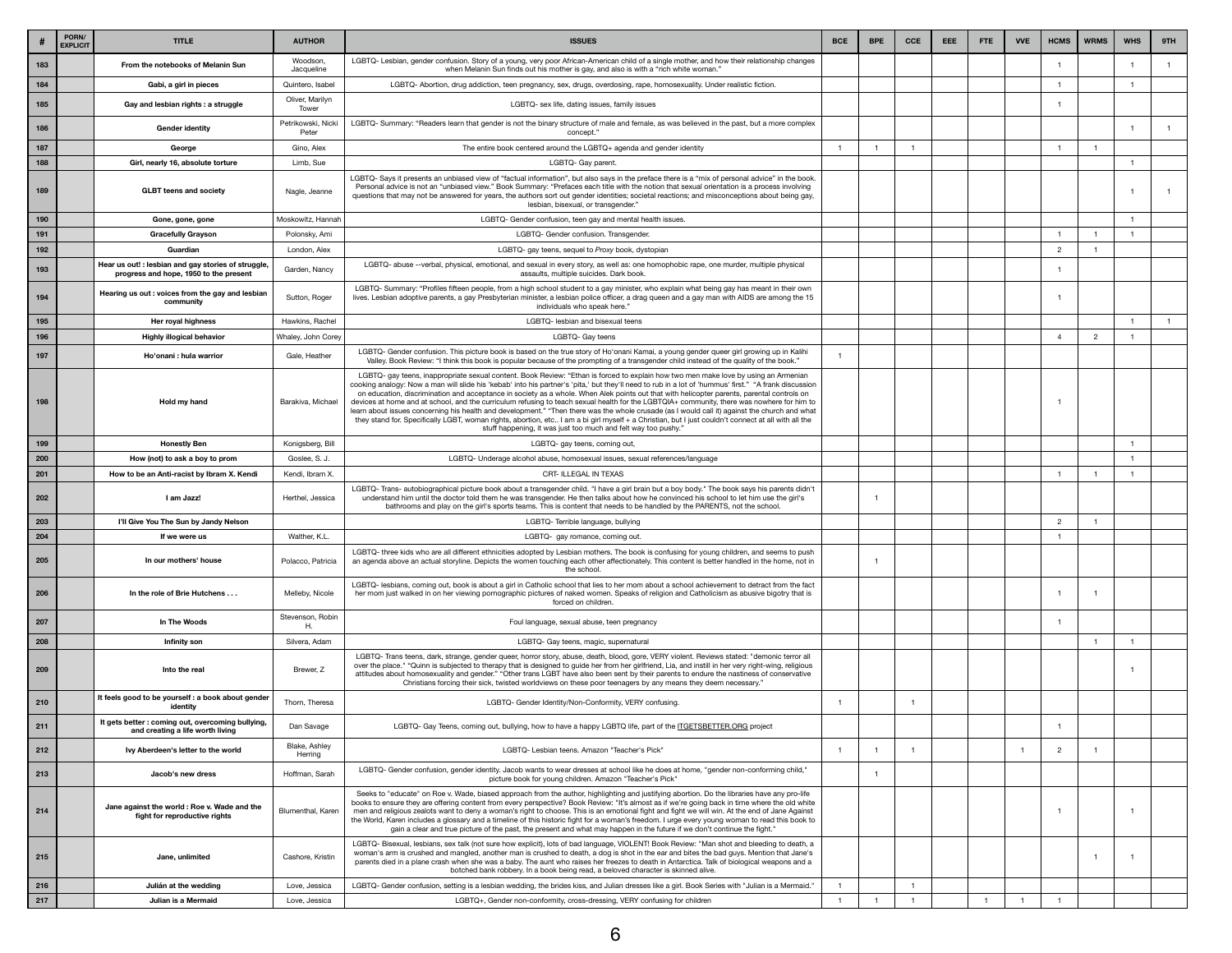|             | PORN/<br><b>EXPLICIT</b> | <b>TITLE</b>                                                                                 | <b>AUTHOR</b>                  | <b>ISSUES</b>                                                                                                                                                                                                                                                                                                                                                                                                                                                                                                                                                                                                                                                                                                                                                                                                                                                                                                                                                                                                                                                                                                                                                                                                                                                                                                                                                                                                                                                                                                                                                                                                                                         | <b>BCE</b> | <b>BPE</b> | <b>CCE</b> | <b>EEE</b> | <b>VVE</b><br>FTE | <b>HCMS</b> | <b>WRMS</b> | <b>WHS</b> | 9TH            |
|-------------|--------------------------|----------------------------------------------------------------------------------------------|--------------------------------|-------------------------------------------------------------------------------------------------------------------------------------------------------------------------------------------------------------------------------------------------------------------------------------------------------------------------------------------------------------------------------------------------------------------------------------------------------------------------------------------------------------------------------------------------------------------------------------------------------------------------------------------------------------------------------------------------------------------------------------------------------------------------------------------------------------------------------------------------------------------------------------------------------------------------------------------------------------------------------------------------------------------------------------------------------------------------------------------------------------------------------------------------------------------------------------------------------------------------------------------------------------------------------------------------------------------------------------------------------------------------------------------------------------------------------------------------------------------------------------------------------------------------------------------------------------------------------------------------------------------------------------------------------|------------|------------|------------|------------|-------------------|-------------|-------------|------------|----------------|
| 218         |                          | <b>Kissing Kate</b>                                                                          | Myracle, Lauren                | LGBTQ- Lesbian. bisexual, gender confusion, coming out.                                                                                                                                                                                                                                                                                                                                                                                                                                                                                                                                                                                                                                                                                                                                                                                                                                                                                                                                                                                                                                                                                                                                                                                                                                                                                                                                                                                                                                                                                                                                                                                               |            |            |            |            |                   |             |             |            |                |
| 219         |                          | <b>Lexicon</b>                                                                               | Max Berry                      | Pedophilia, mind control, sorcery, murder, LOTS of language                                                                                                                                                                                                                                                                                                                                                                                                                                                                                                                                                                                                                                                                                                                                                                                                                                                                                                                                                                                                                                                                                                                                                                                                                                                                                                                                                                                                                                                                                                                                                                                           |            |            |            |            |                   |             |             |            |                |
| 220         |                          | <b>LGBTQ rights</b>                                                                          | Susan Henneberg                | LGBTQ- same-sex marriage debate, the controversy over restroom access for transgender individuals, and the reasons why the LGBTQ<br>community continues to fight for its rights.                                                                                                                                                                                                                                                                                                                                                                                                                                                                                                                                                                                                                                                                                                                                                                                                                                                                                                                                                                                                                                                                                                                                                                                                                                                                                                                                                                                                                                                                      |            |            |            |            |                   |             |             |            |                |
| 221         |                          | Life at school and in the community (Teens:<br>Being Gay, Lesbian, Bisexual, or Transgender) | Worth, Richard                 | LGBTQ- Teens advice on being LGBTQ                                                                                                                                                                                                                                                                                                                                                                                                                                                                                                                                                                                                                                                                                                                                                                                                                                                                                                                                                                                                                                                                                                                                                                                                                                                                                                                                                                                                                                                                                                                                                                                                                    |            |            |            |            |                   |             |             |            |                |
| 222         |                          | <b>Lily and Dunkin</b>                                                                       | Gephart, Donna                 | LGBTQ- Transgendered, physical change with hormone blockers, promotion of hormone blockers                                                                                                                                                                                                                                                                                                                                                                                                                                                                                                                                                                                                                                                                                                                                                                                                                                                                                                                                                                                                                                                                                                                                                                                                                                                                                                                                                                                                                                                                                                                                                            |            |            |            |            |                   | 3           |             |            |                |
| 223         |                          | Love is the higher law                                                                       | Levithan, David                | LGBTQ- three character's story during 9/11. Two of the characters are gay.                                                                                                                                                                                                                                                                                                                                                                                                                                                                                                                                                                                                                                                                                                                                                                                                                                                                                                                                                                                                                                                                                                                                                                                                                                                                                                                                                                                                                                                                                                                                                                            |            |            |            |            |                   |             |             |            |                |
| 224         |                          | Moonstruck. Vol. 1, Magic to brew                                                            | Ellis, Grace                   | LGBTQ, Comic/Graphic novel. Two lesbian werewolves, a married couple trying to turn it into a polyamorous relationship (more than one<br>partner-open relationship),                                                                                                                                                                                                                                                                                                                                                                                                                                                                                                                                                                                                                                                                                                                                                                                                                                                                                                                                                                                                                                                                                                                                                                                                                                                                                                                                                                                                                                                                                  |            |            |            |            |                   |             |             |            |                |
| 225         |                          | Moonstruck. Vol. 2, Some enchanted evening                                                   | Ellis, Grace                   | LGBTQ, Comic/Graphic novel. 2 lesbian werewolves, they're portrayed as Hispanic/Latino and Black/African American girls.                                                                                                                                                                                                                                                                                                                                                                                                                                                                                                                                                                                                                                                                                                                                                                                                                                                                                                                                                                                                                                                                                                                                                                                                                                                                                                                                                                                                                                                                                                                              |            |            |            |            |                   |             |             |            |                |
| 226         |                          | More than a game: race, gender, and politics in<br>sports                                    | Doeden, Matt                   | Racism and Sex discrimination in sports. Book Summary: "Explores past and current controversies including black boxer Jack Johnson's fight<br>with the "Great White Hope" Tommy Burns, Jackie Robinson breaking baseball's color barrier, Muhammad Ali's refusal to fight in the Vietnam<br>War, Colin Kaepernick's protests, #MeToo and the US gymnastics team, and much more. Doeden weaves in information about Jim Crow, the<br>Civil Rights Movement, Black Lives Matter"                                                                                                                                                                                                                                                                                                                                                                                                                                                                                                                                                                                                                                                                                                                                                                                                                                                                                                                                                                                                                                                                                                                                                                        |            |            |            |            |                   |             |             |            |                |
| 227         |                          | My best friend, maybe                                                                        | Carter, Caela                  | LGBTQ- lesbians, teen romance                                                                                                                                                                                                                                                                                                                                                                                                                                                                                                                                                                                                                                                                                                                                                                                                                                                                                                                                                                                                                                                                                                                                                                                                                                                                                                                                                                                                                                                                                                                                                                                                                         |            |            |            |            |                   |             |             |            |                |
| 228         |                          | My invented life                                                                             | Bjorkman, Lauren               | LGBTQ- Lesbian and bisexual romance. Book Review: "In this story, the characters' sexual orientations are rather fluid, defying categorization.<br>You can never completely say that this one's a lesbian, that one's totally gay, and so on and so forth. This is admirable because labels<br>regarding sexual orientation are hardly ever direct in real life: there is a huge amount of gray area between heterosexuality and homosexuality, an<br>area that many people unknowingly dwell in."                                                                                                                                                                                                                                                                                                                                                                                                                                                                                                                                                                                                                                                                                                                                                                                                                                                                                                                                                                                                                                                                                                                                                    |            |            |            |            |                   |             |             |            |                |
| 229         |                          | My life as a rhombus                                                                         | Johnson, Varian                | LGBTQ- Pregnant at 11, abortion, suicide                                                                                                                                                                                                                                                                                                                                                                                                                                                                                                                                                                                                                                                                                                                                                                                                                                                                                                                                                                                                                                                                                                                                                                                                                                                                                                                                                                                                                                                                                                                                                                                                              |            |            |            |            |                   |             |             |            | $\overline{2}$ |
| 230         |                          | My most excellent year : a novel of love, Mary<br>Poppins, & Fenway Park                     | Kluger, Steve                  | LGBTQ- Vulgar language                                                                                                                                                                                                                                                                                                                                                                                                                                                                                                                                                                                                                                                                                                                                                                                                                                                                                                                                                                                                                                                                                                                                                                                                                                                                                                                                                                                                                                                                                                                                                                                                                                |            |            |            |            |                   |             |             |            |                |
| $\vert$ 231 |                          | My rainbow                                                                                   | Neal, Trinity                  | LGBTQ- Transgender child. Book Review: "Follow Trinity as they explore their rainbow hair and all parts of their identity as a black transgender<br>girl on the autism spectrum." "My favorite part in this book is when Trinity's family talks with them about their feelings and finds a way to give<br>Trinity their own 'rainbow.""                                                                                                                                                                                                                                                                                                                                                                                                                                                                                                                                                                                                                                                                                                                                                                                                                                                                                                                                                                                                                                                                                                                                                                                                                                                                                                               |            |            |            |            |                   |             |             |            |                |
| 232         |                          | <b>Nate expectations</b>                                                                     | Federle, Tim                   | LGBTQ- Gay teens. Book Summary: "Nate has a secret relationship with another boy -- there's a little talk of kissing but mostly a lot of<br>FaceTime -- but he hasn't come out to his family."                                                                                                                                                                                                                                                                                                                                                                                                                                                                                                                                                                                                                                                                                                                                                                                                                                                                                                                                                                                                                                                                                                                                                                                                                                                                                                                                                                                                                                                        |            |            |            |            |                   |             |             |            |                |
| 233         |                          | <b>New kid</b>                                                                               | Craft, Jerry                   | CRT- book is incredibly racist! Amazon teacher's pick. Book Review: "This book, like critical race theory in general, abandons the idea that all<br>men are created equal and should be judged by the content of their character rather than the color of their skin. This book uses racist terms<br>such as Oreo to describe black people who are "black on the outside but white on the inside. I would not recommend allowing a young child to<br>read this book unless you are doing so to expose them to the evils of critical race theory. Our nation has made incredible strides regarding race<br>over the last several decades which is unacceptable to those who utilize race to divide our nation on the basis of race." "One takeaway from<br>this book is that white kids need to guard their speech when they talk to their fellow students of color, because they could inadvertently commit<br>a microaggression. In the book, a white student assumes a fellow student's mom must make great tacos because he is Hispanic. This example<br>is not racism, but a natural ignorance of youth born of limited life experience common to all children. I don't want kids to think they are racist<br>because they don't understand other students' cultures and backgrounds. I would rather kids talk to each other freely. It is hard enough for any<br>child to make friends without adding a layer of fear and division between them. My kids were assigned to read this in 7th grade; it is well below<br>reading level and of very little literary value; I assume the teacher chose it because it teaches about microaggressions." |            |            | -5         |            |                   |             |             |            |                |
| 234         |                          | No girls allowed: tales of daring women dressed<br>as men for love, freedom and adventure    | Hughes, Susan                  | LGBTQ- transgender, feminism, Book Summary: "The books tells the tales of 7 women who dressed (and mostly who passed) as men in their<br>lifetimes. From well-known names as Egyptian Pharaoh Hapshetsut and the Chinese Warrior Mu Lan to 19th century doctor James Barry and<br>escaped slave Ellen Craft. Each story is told simply by Susan Hughes and Willow Dawson. No judgement are made, no lessons taught (except<br>the obvious - if women are allowed opportunity, they can excel)." "I'd have preferred a broader scope to this book, one that focused not just on<br>women who lived as men, but on women who did men's things as women. While I applaud these women for working within their systems, a<br>book that aims to empower girls with 'you can do anything boys can do' undermines its message when it adds 'as long as you pretend to be a<br>boy.'"                                                                                                                                                                                                                                                                                                                                                                                                                                                                                                                                                                                                                                                                                                                                                                         |            |            |            |            |                   |             |             |            |                |
| 235         |                          | Not my idea : a book about whiteness                                                         | Higginbotham,<br>Anastasia     | *CRT* ILLEGAL IN TEXAS!                                                                                                                                                                                                                                                                                                                                                                                                                                                                                                                                                                                                                                                                                                                                                                                                                                                                                                                                                                                                                                                                                                                                                                                                                                                                                                                                                                                                                                                                                                                                                                                                                               |            |            |            |            |                   |             |             |            |                |
| 236         |                          | Of fire and stars                                                                            | Coulthurst, Audrey             | LGBTQ- lesbian romance                                                                                                                                                                                                                                                                                                                                                                                                                                                                                                                                                                                                                                                                                                                                                                                                                                                                                                                                                                                                                                                                                                                                                                                                                                                                                                                                                                                                                                                                                                                                                                                                                                |            |            |            |            |                   |             |             |            |                |
| 237         |                          | Of ice and shadows                                                                           | Coulthurst, Audrey             | LGBTQ- lesbian romance                                                                                                                                                                                                                                                                                                                                                                                                                                                                                                                                                                                                                                                                                                                                                                                                                                                                                                                                                                                                                                                                                                                                                                                                                                                                                                                                                                                                                                                                                                                                                                                                                                |            |            |            |            |                   |             |             |            |                |
| 238         |                          | One half from the east                                                                       | Hashimi, Nadia                 | LGBTQ- Story about family being forced to move from Kabul to Afghanistan. Due to lack of money, they face a lot of problems. One of their<br>family members comes up with idea to turn the daughter into boy.                                                                                                                                                                                                                                                                                                                                                                                                                                                                                                                                                                                                                                                                                                                                                                                                                                                                                                                                                                                                                                                                                                                                                                                                                                                                                                                                                                                                                                         |            |            |            |            |                   |             |             |            |                |
| 239         |                          | One true way                                                                                 | Hitchcock,<br>Shannon          | LGBTQ- lesbians, coming out                                                                                                                                                                                                                                                                                                                                                                                                                                                                                                                                                                                                                                                                                                                                                                                                                                                                                                                                                                                                                                                                                                                                                                                                                                                                                                                                                                                                                                                                                                                                                                                                                           |            |            |            |            |                   |             |             |            |                |
|             |                          | <b>Ordinary Hazards: A Memoir</b>                                                            | Grimes, Nikki                  | True story from the author's childhood. Child abuse, sexual abuse/molestation discussed in detail, rape, mental illness, schizophrenia, drug<br>addiction, abandonment, self-harm. Very heavy, depressing book that covers a lot of traumatic topics. Should be handled with discretion.                                                                                                                                                                                                                                                                                                                                                                                                                                                                                                                                                                                                                                                                                                                                                                                                                                                                                                                                                                                                                                                                                                                                                                                                                                                                                                                                                              |            |            |            |            |                   |             |             |            |                |
| 241         |                          | <b>Orpheus girl</b>                                                                          | Rebele-Henry,<br><b>Brynne</b> | LGBTQ- lesbian teens. Book Review: "A girl named Raya is sent to a conversion therapy camp after she is caught having sex with her girlfriend,<br>Sarah, in a conservative Texas town." "The first third of the book describes Raya's family, sexual history, and deepening relationship with Sarah.<br>At about the 34% mark, she and Sarah are caught and sent to the same "conversion therapy" camp. The remaining 2/3 of the book describes,<br>in graphic detail, the verbal abuse and physical torture of the two girls and the others trapped in the camp." "Trigger warnings are suicide, self-<br>harm, electroshock therapy (which is represented as torture), misgendering a transgender person on purpose and forcing them to dress like the<br>opposite gender and go by their "dead name," and lots of other homophobic stuff."                                                                                                                                                                                                                                                                                                                                                                                                                                                                                                                                                                                                                                                                                                                                                                                                         |            |            |            |            |                   |             |             |            |                |
| 242         |                          | Out of the pocket                                                                            | Konigsberg, Bill               | LGBTQfictional story about high school quarterback's anxiety with coming out as gay and changing everyone's mind about gay athletes.                                                                                                                                                                                                                                                                                                                                                                                                                                                                                                                                                                                                                                                                                                                                                                                                                                                                                                                                                                                                                                                                                                                                                                                                                                                                                                                                                                                                                                                                                                                  |            |            |            |            |                   |             |             |            |                |
| 243         |                          | Pants project                                                                                | Clarke, Cat                    | LGBTQ- Transgender middle schooler with lesbian moms. Book Review: "The dress code means Liv will have to wear a skirt for the next three<br>years. But what about kids like Liv who may have a female body, but know that on the inside they are really a boy? The dress code doesn't take<br>transgender students into account at all."                                                                                                                                                                                                                                                                                                                                                                                                                                                                                                                                                                                                                                                                                                                                                                                                                                                                                                                                                                                                                                                                                                                                                                                                                                                                                                             |            |            |            |            |                   |             |             |            |                |
| 244         |                          | <b>Parrotfish</b>                                                                            | Wittlinger, Ellen              | LGBTQ- Transgender teen transitioning                                                                                                                                                                                                                                                                                                                                                                                                                                                                                                                                                                                                                                                                                                                                                                                                                                                                                                                                                                                                                                                                                                                                                                                                                                                                                                                                                                                                                                                                                                                                                                                                                 |            |            |            |            |                   |             |             |            |                |
| 245         |                          | Pet                                                                                          | Emezi, Akwaeke                 | LGBTQ- Transgender teen story, violence, bad language                                                                                                                                                                                                                                                                                                                                                                                                                                                                                                                                                                                                                                                                                                                                                                                                                                                                                                                                                                                                                                                                                                                                                                                                                                                                                                                                                                                                                                                                                                                                                                                                 |            |            |            |            |                   |             |             |            |                |
| 246         |                          | <b>Pink</b>                                                                                  | Wilkinson, Lili                | LGBTQ- lesbian and bisexual teen girls. Gender confusion.                                                                                                                                                                                                                                                                                                                                                                                                                                                                                                                                                                                                                                                                                                                                                                                                                                                                                                                                                                                                                                                                                                                                                                                                                                                                                                                                                                                                                                                                                                                                                                                             |            |            |            |            |                   |             |             |            |                |
| 247         |                          | Playing a part                                                                               | Wilke, Daria                   | LGBTQ- story about being gay and living in Russia                                                                                                                                                                                                                                                                                                                                                                                                                                                                                                                                                                                                                                                                                                                                                                                                                                                                                                                                                                                                                                                                                                                                                                                                                                                                                                                                                                                                                                                                                                                                                                                                     |            |            |            |            |                   |             |             |            |                |
|             |                          |                                                                                              |                                |                                                                                                                                                                                                                                                                                                                                                                                                                                                                                                                                                                                                                                                                                                                                                                                                                                                                                                                                                                                                                                                                                                                                                                                                                                                                                                                                                                                                                                                                                                                                                                                                                                                       |            |            |            |            |                   |             |             |            |                |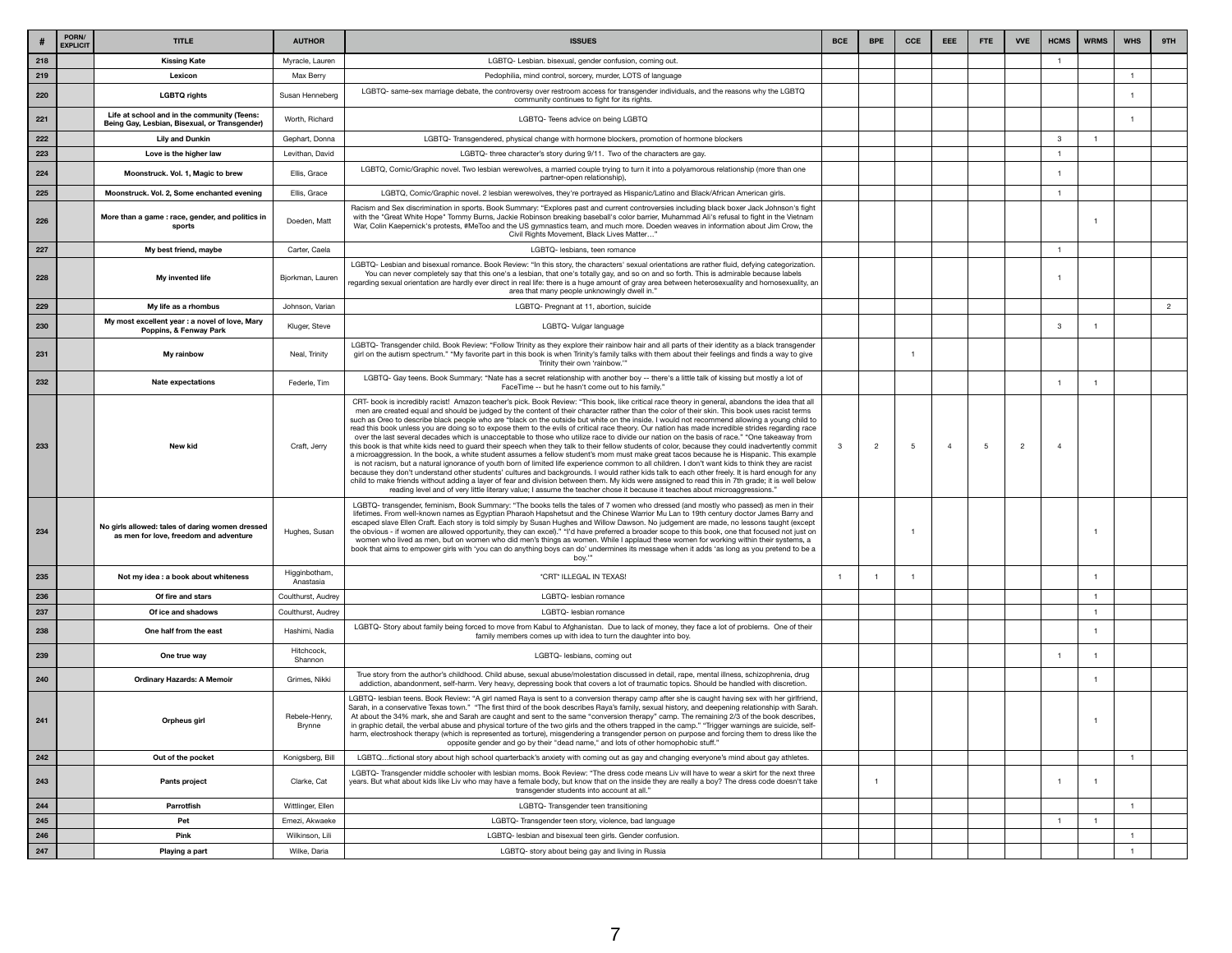| LGBTQ- Amazon Teacher's Pick. Harvey Milk is a well known pedophile. This book covers the history of the pride flag and the part he played in<br>it's creation. Book Reviews: "The content is not appropriate for a picture book meant for children. Topics and terms of LGBTQ, assassination,<br>gay, protests, etc are not age appropriate for elementary children." "Although I understand the importance of teaching children about history,<br>Pride: the story of Harvey Milk and the Rainbow<br>hope and equality, the subject matter of this book talks about much more than that. It talks about Gay activism, assassination, LGBT<br>248<br>Sanders, Rob<br>terminology, Gay marriage legislation, and much more adult content than children are mature enough to handle. This book is listed for<br>Flag<br>audiences for grade level 3rd-5th grade. As a Pediatric Therapist and Psychologist, I can assure you that this content is not appropriate for this<br>age group."<br>Presents opposing viewpoints on euthanasia, abortion, suicide, and funeral homes through essays by a variety of authors. Includes discussion<br>James D. Torr<br>249<br>Problems of death: opposing viewpoints<br>activities.<br>250<br>Helms, Rhonda<br>LGBTQ- Gay and straight teens story about asking people to prom. Talks about relationships and kissing.<br>Promposal<br>Fiction, very biased, pro-abortion political agenda, extreme hatred for pro-life. Book Review: "A principal character is a young, female, brilliant<br>lawyer, beautiful, went to the best schools, she's the savage defender of the local abortion clinic that is being picketed by pro-life Christians<br>Patterson, Richard<br>251<br>Protect and defend : a novel<br>who are described virtually as terrorist and thugs." "America, as portrayed in this novel is a land of manipulative mean-spirited, deep-pocketed<br>North<br>Christians and liberals courageous enough to battle these evil minions. Regardless of what the reader may think of the abortion debate, there is<br>nothing quite so tedious as being bludgeoned with terribly one-sided arguments for over six hundred pages."<br>LGBTQ- Bad Language, sexual references. Book Reviews: "Syd has been a proxy almost all of his life. As a proxy, his job is to take the<br>punishments earned by his debt 'owner'. He is very much a purchased slave. He is physically punished, and he is often called upon to perform<br>252<br>arduous jobs as part of his punishment. His life is irrevocably changed when he must take a punishment that will have long lasting effects.<br>London, Alex<br>3<br><b>Proxy</b><br>(Murder)" "The wealthiest people can get anything they want; latest technology, genetically modified genes; or even get away with murder.<br>They are patrons, they have proxies to take their punishments."<br>253<br>Pulp<br><b>Robin Talley</b><br>LGBTQ+, Lesbian intimacy, gay fiction<br>254<br>Putting makeup on the fat boy<br>Wright, Bil<br>LGBTQ- Gay teen boy who wants to be a famous makeup artist, underage drinking, physical abuse.<br>LGBTQ- homosexual children's picture book. Amazon teacher's pick. Book Review: "Several of the letters, "Pan" and "Bi" come from the words<br>pan-sexual and bi-sexual. The word "sexual" is left out for obvious reasons. Referencing sexual words and teaching them to young children is<br>255<br>Rainbow: a first book of pride<br>Genhart, Michael<br>so close to grooming." "Several of the words come from drag culture (such as sashay, where the page actually shows young boys crossdressed<br>and "strutting" in a room showing off to friends). "<br>Rainbow revolutionaries : 50 LGBTQ+ people who<br>LGBTQ-Highlights accomplishments of LGBTQ people. Book Review: "We read that tuberculosis researcher Alan L. Hart 'was always a boy,<br>256<br>Prager, Sarah<br>made history<br>but because he was assigned female at birth, he had to wait until he was grown up before he got the chance to present as a man full-time."<br>257<br>Holt, K. A.<br><b>Redwood and Ponytail</b><br>LGBTQ- Lesbian teens, 2 best friends who turn into lesbians because their friendship is so strong.<br>LGBTQ- same author as George. Confusing. Exploring sexuality. Book Reviews: "he doesn't like the way it makes him feel when a girl is<br>pointed out as sexy but Rick feels nothing. Rick is afraid something is wrong with him. Luckily, he has the internet, and so when his parents<br>aren't around, he studies types of sexuality and how they manifest. He learns some new words: "asexual," not feeling sexually attracted to<br>anyone; "aromantic," not feeling romantically about anyone; and "demisexual," feeling attracted only to certain very special people with whom<br>258<br>one has a deep emotional connection." "He discovers in his homeroom that a student he knew years ago in elementary school as a boy has<br><b>Rick</b><br>Gino, Alex<br>now become a very pretty and vivacious girl named Melissa. He is very curious about this, but Melissa has confided her truth to him and asked<br>Rick not to "out" her as being transsexual." "So, it is a revelation that his own grandfather is a crossdresser or transvestite occasionally, and not<br>afraid to show a bit of his female side. This makes Rick feel even closer to his grandfather."<br>259<br>Roe v. Wade : a women's choice?<br>Gold, Susan Dudley<br>Politically biased, pro-abortion/pro-choice as best option. Is there an equal representation of pro-life books in the library?<br>Romaine, Deborah<br>260<br>Roe v. Wade: abortion and the Supreme Court<br>Politically biased, pro-abortion/pro-choice as best option. Is there an equal representation of pro-life books in the library?<br>261<br><b>Saturdays with Hitchcock</b><br>Wittlinger, Ellen<br>LGBTQ- Lesbian teen romance, gay adult romances<br>262<br>Knowles, Johanna<br>See you at Harry's<br>LGBTQ- Gay teens, coming out, very heavy, depressing book. Lots of grief.<br>True, important story about Sylvia Menendez, but told with bias. *Suggest requesting all teaching notes and materials prior to this being taught.<br>Book Reviews: "This book is made for upper elementary school or middle school. It has a lot of information that is harder for younger children to<br>comprehend." "In an author's note, Duncan Tonatiuh notes that segregation has been on the rise. A 2012 study found that 43% of Latino<br>263<br>$\overline{2}$<br>Tonatiuh, Duncan<br>Separate is never equal<br>students and 38% of black students attended schools were fewer than 10% of their classmates were white. A recent Newsweek article<br>proclaimed that "School Segregation in America Is As Bad Today As It Was in the 1960s" (segregation being correlated with if not caused by<br>economic segregation.)"<br>LGBTQ+ *This book was read aloud to a class at CCE without Parental consent/permission. She states in the book she is the first Native<br>264<br><b>Sharice's Big Voice</b><br><b>Sharice Davids</b><br>American woman in congress and first lesbian rep from Kansas.<br>Trauma, rape, addiction, societal dysfunctions. Summary: "A memoir [in verse that] shares the author's life, covering her rape at thirteen, her<br>Anderson, Laurie<br>265<br><b>Shout</b><br>difficult early childhood, and her experiences surrounding her publication of 'Speak'"--OCLC."<br>Halse<br>LGBTQ- Realistic fiction: Gay teens, lots of vulgar language, sex and sexual acts talked about, character masturbates a lot. Book Quote: "I<br>266<br>guess there are a few lesbian and bisexual girls, but I think it's different for girls. Maybe it's easier. If there's one thing the Tumblr has taught me,<br>Simon vs. the Homo Sapiens agenda<br>Albertalli, Becky<br>it's that a lot of guys consider it hot when a girl is a lesbian."<br>LGBTQ- Summary provided by publisher: "Three-year-old Casey wants what his older sister, Jessie, has--a shimmery skirt, glittery painted<br>nails, and a sparkly bracelet--but Jessie does not approve. After two boys tease Casey about his appearance, Jessie evolves to a place of<br>267<br>Newman, Lesléa<br>Sparkle boy<br>acceptance and celebration of her gender creative younger brother"<br>268<br>LGBTQ- Transgender issues of sexual identity, gender confusion, pronoun preference discussions<br>Spin with me<br>Polonsky, Ami<br>269<br>Gillman, Melanie<br>LGBTQ+ trangender issues<br><b>Stage dreams</b><br>270<br>Stamped by Jason Reynolds and Ibram X<br>CRT - ILLEGAL IN TEXAS SCHOOLS<br>Kendi, Ibram X.<br>271<br><b>Stamped For Kids: Racism, Anti-Racism, and You</b><br>CRT - ILLEGAL IN TEXAS<br>Sonja Cherry-Paul<br>Stamped from the beginning : the definitive<br>272<br>Kendi, Ibram X.<br>CRT - ILLEGAL IN TX SCHOOLS. Racially devisive, Bias<br>history of racist ideas in America<br>273<br>Dee, Barbara<br>LGBTQ- lesbian teens<br><b>Star-crossed</b><br>Johnson, Kathleen<br>274<br>LGBTQ- Rape, Eating Disorders, Homosexual Rape<br><b>Target</b><br>Jeffrie<br>Kathleen A<br>275<br>Legal questions answered on teens rights, parental authority, school authority, sex, sexual orientation<br>Teen legal rights<br>Hempelman<br>276<br>Tell me again how a crush should feel<br>LGBTQ, Lesbian teen relationships<br>Farizan, Sara<br>277<br>Franklin, Emily<br>Tessa Masterson will go to prom<br>LGBTQ+, Lesbian relationships<br>LGBTQ-Kid who is a best man in his uncle and male teacher's wedding. Normalizing gay marriage for elementary age children was the author's<br>278<br>Peck, Richard<br>The best man | PORN/<br><b>EXPLICIT</b> | <b>TITLE</b> | <b>AUTHOR</b> | <b>ISSUES</b>                                      | <b>BCE</b> | <b>BPE</b> | <b>CCE</b> | <b>EEE</b> | <b>FTE</b> | <b>VVE</b> | <b>HCMS</b> | <b>WRMS</b> | <b>WHS</b> | 9TH |
|--------------------------------------------------------------------------------------------------------------------------------------------------------------------------------------------------------------------------------------------------------------------------------------------------------------------------------------------------------------------------------------------------------------------------------------------------------------------------------------------------------------------------------------------------------------------------------------------------------------------------------------------------------------------------------------------------------------------------------------------------------------------------------------------------------------------------------------------------------------------------------------------------------------------------------------------------------------------------------------------------------------------------------------------------------------------------------------------------------------------------------------------------------------------------------------------------------------------------------------------------------------------------------------------------------------------------------------------------------------------------------------------------------------------------------------------------------------------------------------------------------------------------------------------------------------------------------------------------------------------------------------------------------------------------------------------------------------------------------------------------------------------------------------------------------------------------------------------------------------------------------------------------------------------------------------------------------------------------------------------------------------------------------------------------------------------------------------------------------------------------------------------------------------------------------------------------------------------------------------------------------------------------------------------------------------------------------------------------------------------------------------------------------------------------------------------------------------------------------------------------------------------------------------------------------------------------------------------------------------------------------------------------------------------------------------------------------------------------------------------------------------------------------------------------------------------------------------------------------------------------------------------------------------------------------------------------------------------------------------------------------------------------------------------------------------------------------------------------------------------------------------------------------------------------------------------------------------------------------------------------------------------------------------------------------------------------------------------------------------------------------------------------------------------------------------------------------------------------------------------------------------------------------------------------------------------------------------------------------------------------------------------------------------------------------------------------------------------------------------------------------------------------------------------------------------------------------------------------------------------------------------------------------------------------------------------------------------------------------------------------------------------------------------------------------------------------------------------------------------------------------------------------------------------------------------------------------------------------------------------------------------------------------------------------------------------------------------------------------------------------------------------------------------------------------------------------------------------------------------------------------------------------------------------------------------------------------------------------------------------------------------------------------------------------------------------------------------------------------------------------------------------------------------------------------------------------------------------------------------------------------------------------------------------------------------------------------------------------------------------------------------------------------------------------------------------------------------------------------------------------------------------------------------------------------------------------------------------------------------------------------------------------------------------------------------------------------------------------------------------------------------------------------------------------------------------------------------------------------------------------------------------------------------------------------------------------------------------------------------------------------------------------------------------------------------------------------------------------------------------------------------------------------------------------------------------------------------------------------------------------------------------------------------------------------------------------------------------------------------------------------------------------------------------------------------------------------------------------------------------------------------------------------------------------------------------------------------------------------------------------------------------------------------------------------------------------------------------------------------------------------------------------------------------------------------------------------------------------------------------------------------------------------------------------------------------------------------------------------------------------------------------------------------------------------------------------------------------------------------------------------------------------------------------------------------------------------------------------------------------------------------------------------------------------------------------------------------------------------------------------------------------------------------------------------------------------------------------------------------------------------------------------------------------------------------------------------------------------------------------------------------------------------------------------------------------------------------------------------------------------------------------------------------------------------------------------------------------------------------------------------------------------------------------------------------------------------------------------------------------------------------------------------------------------------------------------------------------------------------------------------------------------------------------------------------------------------------------------------------------------------------------------------------------------------------------------------------------------------------------------------------------------------------------------------------------------------------------------------------------------------------------------------------------------------------------------------------------------------------------------------------------------------------------------------------------------------------------------------------------------------------------------------------------------------------------------------------------------------------------------------------------------------------------------------------------------------------------------------------------------------------------------------------------------------------------------------------------------------------------------------------------------------------------------------------------------------------------------------------------------------------------------------------------------------------------------------------------------------------------------------------------------------------------------------------------------------------------------------------------------------------------------------------------------------------------------------------------------------------------------------------------------------------------------------------------------------------------------------------------------------------------------------------------------------------------------------------------------------------------------------------------------------------------------------------------------------------------------------------------------------------------------------------------------------------------------------------------------------------------------|--------------------------|--------------|---------------|----------------------------------------------------|------------|------------|------------|------------|------------|------------|-------------|-------------|------------|-----|
|                                                                                                                                                                                                                                                                                                                                                                                                                                                                                                                                                                                                                                                                                                                                                                                                                                                                                                                                                                                                                                                                                                                                                                                                                                                                                                                                                                                                                                                                                                                                                                                                                                                                                                                                                                                                                                                                                                                                                                                                                                                                                                                                                                                                                                                                                                                                                                                                                                                                                                                                                                                                                                                                                                                                                                                                                                                                                                                                                                                                                                                                                                                                                                                                                                                                                                                                                                                                                                                                                                                                                                                                                                                                                                                                                                                                                                                                                                                                                                                                                                                                                                                                                                                                                                                                                                                                                                                                                                                                                                                                                                                                                                                                                                                                                                                                                                                                                                                                                                                                                                                                                                                                                                                                                                                                                                                                                                                                                                                                                                                                                                                                                                                                                                                                                                                                                                                                                                                                                                                                                                                                                                                                                                                                                                                                                                                                                                                                                                                                                                                                                                                                                                                                                                                                                                                                                                                                                                                                                                                                                                                                                                                                                                                                                                                                                                                                                                                                                                                                                                                                                                                                                                                                                                                                                                                                                                                                                                                                                                                                                                                                                                                                                                                                                                                                                                                                                                                                                                                                                                                                                                                                                                                                                                                                                                                                                                                                                                                                                                                                                                                                                                                                                                                                                                                                                                                                                                                                                                                                                                                                                                                                                                                                                                                                                  |                          |              |               |                                                    |            |            |            |            |            |            |             |             |            |     |
|                                                                                                                                                                                                                                                                                                                                                                                                                                                                                                                                                                                                                                                                                                                                                                                                                                                                                                                                                                                                                                                                                                                                                                                                                                                                                                                                                                                                                                                                                                                                                                                                                                                                                                                                                                                                                                                                                                                                                                                                                                                                                                                                                                                                                                                                                                                                                                                                                                                                                                                                                                                                                                                                                                                                                                                                                                                                                                                                                                                                                                                                                                                                                                                                                                                                                                                                                                                                                                                                                                                                                                                                                                                                                                                                                                                                                                                                                                                                                                                                                                                                                                                                                                                                                                                                                                                                                                                                                                                                                                                                                                                                                                                                                                                                                                                                                                                                                                                                                                                                                                                                                                                                                                                                                                                                                                                                                                                                                                                                                                                                                                                                                                                                                                                                                                                                                                                                                                                                                                                                                                                                                                                                                                                                                                                                                                                                                                                                                                                                                                                                                                                                                                                                                                                                                                                                                                                                                                                                                                                                                                                                                                                                                                                                                                                                                                                                                                                                                                                                                                                                                                                                                                                                                                                                                                                                                                                                                                                                                                                                                                                                                                                                                                                                                                                                                                                                                                                                                                                                                                                                                                                                                                                                                                                                                                                                                                                                                                                                                                                                                                                                                                                                                                                                                                                                                                                                                                                                                                                                                                                                                                                                                                                                                                                                                  |                          |              |               |                                                    |            |            |            |            |            |            |             |             |            |     |
|                                                                                                                                                                                                                                                                                                                                                                                                                                                                                                                                                                                                                                                                                                                                                                                                                                                                                                                                                                                                                                                                                                                                                                                                                                                                                                                                                                                                                                                                                                                                                                                                                                                                                                                                                                                                                                                                                                                                                                                                                                                                                                                                                                                                                                                                                                                                                                                                                                                                                                                                                                                                                                                                                                                                                                                                                                                                                                                                                                                                                                                                                                                                                                                                                                                                                                                                                                                                                                                                                                                                                                                                                                                                                                                                                                                                                                                                                                                                                                                                                                                                                                                                                                                                                                                                                                                                                                                                                                                                                                                                                                                                                                                                                                                                                                                                                                                                                                                                                                                                                                                                                                                                                                                                                                                                                                                                                                                                                                                                                                                                                                                                                                                                                                                                                                                                                                                                                                                                                                                                                                                                                                                                                                                                                                                                                                                                                                                                                                                                                                                                                                                                                                                                                                                                                                                                                                                                                                                                                                                                                                                                                                                                                                                                                                                                                                                                                                                                                                                                                                                                                                                                                                                                                                                                                                                                                                                                                                                                                                                                                                                                                                                                                                                                                                                                                                                                                                                                                                                                                                                                                                                                                                                                                                                                                                                                                                                                                                                                                                                                                                                                                                                                                                                                                                                                                                                                                                                                                                                                                                                                                                                                                                                                                                                                                  |                          |              |               |                                                    |            |            |            |            |            |            |             |             |            |     |
|                                                                                                                                                                                                                                                                                                                                                                                                                                                                                                                                                                                                                                                                                                                                                                                                                                                                                                                                                                                                                                                                                                                                                                                                                                                                                                                                                                                                                                                                                                                                                                                                                                                                                                                                                                                                                                                                                                                                                                                                                                                                                                                                                                                                                                                                                                                                                                                                                                                                                                                                                                                                                                                                                                                                                                                                                                                                                                                                                                                                                                                                                                                                                                                                                                                                                                                                                                                                                                                                                                                                                                                                                                                                                                                                                                                                                                                                                                                                                                                                                                                                                                                                                                                                                                                                                                                                                                                                                                                                                                                                                                                                                                                                                                                                                                                                                                                                                                                                                                                                                                                                                                                                                                                                                                                                                                                                                                                                                                                                                                                                                                                                                                                                                                                                                                                                                                                                                                                                                                                                                                                                                                                                                                                                                                                                                                                                                                                                                                                                                                                                                                                                                                                                                                                                                                                                                                                                                                                                                                                                                                                                                                                                                                                                                                                                                                                                                                                                                                                                                                                                                                                                                                                                                                                                                                                                                                                                                                                                                                                                                                                                                                                                                                                                                                                                                                                                                                                                                                                                                                                                                                                                                                                                                                                                                                                                                                                                                                                                                                                                                                                                                                                                                                                                                                                                                                                                                                                                                                                                                                                                                                                                                                                                                                                                                  |                          |              |               |                                                    |            |            |            |            |            |            |             |             |            |     |
|                                                                                                                                                                                                                                                                                                                                                                                                                                                                                                                                                                                                                                                                                                                                                                                                                                                                                                                                                                                                                                                                                                                                                                                                                                                                                                                                                                                                                                                                                                                                                                                                                                                                                                                                                                                                                                                                                                                                                                                                                                                                                                                                                                                                                                                                                                                                                                                                                                                                                                                                                                                                                                                                                                                                                                                                                                                                                                                                                                                                                                                                                                                                                                                                                                                                                                                                                                                                                                                                                                                                                                                                                                                                                                                                                                                                                                                                                                                                                                                                                                                                                                                                                                                                                                                                                                                                                                                                                                                                                                                                                                                                                                                                                                                                                                                                                                                                                                                                                                                                                                                                                                                                                                                                                                                                                                                                                                                                                                                                                                                                                                                                                                                                                                                                                                                                                                                                                                                                                                                                                                                                                                                                                                                                                                                                                                                                                                                                                                                                                                                                                                                                                                                                                                                                                                                                                                                                                                                                                                                                                                                                                                                                                                                                                                                                                                                                                                                                                                                                                                                                                                                                                                                                                                                                                                                                                                                                                                                                                                                                                                                                                                                                                                                                                                                                                                                                                                                                                                                                                                                                                                                                                                                                                                                                                                                                                                                                                                                                                                                                                                                                                                                                                                                                                                                                                                                                                                                                                                                                                                                                                                                                                                                                                                                                                  |                          |              |               |                                                    |            |            |            |            |            |            |             |             |            |     |
|                                                                                                                                                                                                                                                                                                                                                                                                                                                                                                                                                                                                                                                                                                                                                                                                                                                                                                                                                                                                                                                                                                                                                                                                                                                                                                                                                                                                                                                                                                                                                                                                                                                                                                                                                                                                                                                                                                                                                                                                                                                                                                                                                                                                                                                                                                                                                                                                                                                                                                                                                                                                                                                                                                                                                                                                                                                                                                                                                                                                                                                                                                                                                                                                                                                                                                                                                                                                                                                                                                                                                                                                                                                                                                                                                                                                                                                                                                                                                                                                                                                                                                                                                                                                                                                                                                                                                                                                                                                                                                                                                                                                                                                                                                                                                                                                                                                                                                                                                                                                                                                                                                                                                                                                                                                                                                                                                                                                                                                                                                                                                                                                                                                                                                                                                                                                                                                                                                                                                                                                                                                                                                                                                                                                                                                                                                                                                                                                                                                                                                                                                                                                                                                                                                                                                                                                                                                                                                                                                                                                                                                                                                                                                                                                                                                                                                                                                                                                                                                                                                                                                                                                                                                                                                                                                                                                                                                                                                                                                                                                                                                                                                                                                                                                                                                                                                                                                                                                                                                                                                                                                                                                                                                                                                                                                                                                                                                                                                                                                                                                                                                                                                                                                                                                                                                                                                                                                                                                                                                                                                                                                                                                                                                                                                                                                  |                          |              |               |                                                    |            |            |            |            |            |            |             |             |            |     |
|                                                                                                                                                                                                                                                                                                                                                                                                                                                                                                                                                                                                                                                                                                                                                                                                                                                                                                                                                                                                                                                                                                                                                                                                                                                                                                                                                                                                                                                                                                                                                                                                                                                                                                                                                                                                                                                                                                                                                                                                                                                                                                                                                                                                                                                                                                                                                                                                                                                                                                                                                                                                                                                                                                                                                                                                                                                                                                                                                                                                                                                                                                                                                                                                                                                                                                                                                                                                                                                                                                                                                                                                                                                                                                                                                                                                                                                                                                                                                                                                                                                                                                                                                                                                                                                                                                                                                                                                                                                                                                                                                                                                                                                                                                                                                                                                                                                                                                                                                                                                                                                                                                                                                                                                                                                                                                                                                                                                                                                                                                                                                                                                                                                                                                                                                                                                                                                                                                                                                                                                                                                                                                                                                                                                                                                                                                                                                                                                                                                                                                                                                                                                                                                                                                                                                                                                                                                                                                                                                                                                                                                                                                                                                                                                                                                                                                                                                                                                                                                                                                                                                                                                                                                                                                                                                                                                                                                                                                                                                                                                                                                                                                                                                                                                                                                                                                                                                                                                                                                                                                                                                                                                                                                                                                                                                                                                                                                                                                                                                                                                                                                                                                                                                                                                                                                                                                                                                                                                                                                                                                                                                                                                                                                                                                                                                  |                          |              |               |                                                    |            |            |            |            |            |            |             |             |            |     |
|                                                                                                                                                                                                                                                                                                                                                                                                                                                                                                                                                                                                                                                                                                                                                                                                                                                                                                                                                                                                                                                                                                                                                                                                                                                                                                                                                                                                                                                                                                                                                                                                                                                                                                                                                                                                                                                                                                                                                                                                                                                                                                                                                                                                                                                                                                                                                                                                                                                                                                                                                                                                                                                                                                                                                                                                                                                                                                                                                                                                                                                                                                                                                                                                                                                                                                                                                                                                                                                                                                                                                                                                                                                                                                                                                                                                                                                                                                                                                                                                                                                                                                                                                                                                                                                                                                                                                                                                                                                                                                                                                                                                                                                                                                                                                                                                                                                                                                                                                                                                                                                                                                                                                                                                                                                                                                                                                                                                                                                                                                                                                                                                                                                                                                                                                                                                                                                                                                                                                                                                                                                                                                                                                                                                                                                                                                                                                                                                                                                                                                                                                                                                                                                                                                                                                                                                                                                                                                                                                                                                                                                                                                                                                                                                                                                                                                                                                                                                                                                                                                                                                                                                                                                                                                                                                                                                                                                                                                                                                                                                                                                                                                                                                                                                                                                                                                                                                                                                                                                                                                                                                                                                                                                                                                                                                                                                                                                                                                                                                                                                                                                                                                                                                                                                                                                                                                                                                                                                                                                                                                                                                                                                                                                                                                                                                  |                          |              |               |                                                    |            |            |            |            |            |            |             |             |            |     |
|                                                                                                                                                                                                                                                                                                                                                                                                                                                                                                                                                                                                                                                                                                                                                                                                                                                                                                                                                                                                                                                                                                                                                                                                                                                                                                                                                                                                                                                                                                                                                                                                                                                                                                                                                                                                                                                                                                                                                                                                                                                                                                                                                                                                                                                                                                                                                                                                                                                                                                                                                                                                                                                                                                                                                                                                                                                                                                                                                                                                                                                                                                                                                                                                                                                                                                                                                                                                                                                                                                                                                                                                                                                                                                                                                                                                                                                                                                                                                                                                                                                                                                                                                                                                                                                                                                                                                                                                                                                                                                                                                                                                                                                                                                                                                                                                                                                                                                                                                                                                                                                                                                                                                                                                                                                                                                                                                                                                                                                                                                                                                                                                                                                                                                                                                                                                                                                                                                                                                                                                                                                                                                                                                                                                                                                                                                                                                                                                                                                                                                                                                                                                                                                                                                                                                                                                                                                                                                                                                                                                                                                                                                                                                                                                                                                                                                                                                                                                                                                                                                                                                                                                                                                                                                                                                                                                                                                                                                                                                                                                                                                                                                                                                                                                                                                                                                                                                                                                                                                                                                                                                                                                                                                                                                                                                                                                                                                                                                                                                                                                                                                                                                                                                                                                                                                                                                                                                                                                                                                                                                                                                                                                                                                                                                                                                  |                          |              |               |                                                    |            |            |            |            |            |            |             |             |            |     |
|                                                                                                                                                                                                                                                                                                                                                                                                                                                                                                                                                                                                                                                                                                                                                                                                                                                                                                                                                                                                                                                                                                                                                                                                                                                                                                                                                                                                                                                                                                                                                                                                                                                                                                                                                                                                                                                                                                                                                                                                                                                                                                                                                                                                                                                                                                                                                                                                                                                                                                                                                                                                                                                                                                                                                                                                                                                                                                                                                                                                                                                                                                                                                                                                                                                                                                                                                                                                                                                                                                                                                                                                                                                                                                                                                                                                                                                                                                                                                                                                                                                                                                                                                                                                                                                                                                                                                                                                                                                                                                                                                                                                                                                                                                                                                                                                                                                                                                                                                                                                                                                                                                                                                                                                                                                                                                                                                                                                                                                                                                                                                                                                                                                                                                                                                                                                                                                                                                                                                                                                                                                                                                                                                                                                                                                                                                                                                                                                                                                                                                                                                                                                                                                                                                                                                                                                                                                                                                                                                                                                                                                                                                                                                                                                                                                                                                                                                                                                                                                                                                                                                                                                                                                                                                                                                                                                                                                                                                                                                                                                                                                                                                                                                                                                                                                                                                                                                                                                                                                                                                                                                                                                                                                                                                                                                                                                                                                                                                                                                                                                                                                                                                                                                                                                                                                                                                                                                                                                                                                                                                                                                                                                                                                                                                                                                  |                          |              |               |                                                    |            |            |            |            |            |            |             |             |            |     |
|                                                                                                                                                                                                                                                                                                                                                                                                                                                                                                                                                                                                                                                                                                                                                                                                                                                                                                                                                                                                                                                                                                                                                                                                                                                                                                                                                                                                                                                                                                                                                                                                                                                                                                                                                                                                                                                                                                                                                                                                                                                                                                                                                                                                                                                                                                                                                                                                                                                                                                                                                                                                                                                                                                                                                                                                                                                                                                                                                                                                                                                                                                                                                                                                                                                                                                                                                                                                                                                                                                                                                                                                                                                                                                                                                                                                                                                                                                                                                                                                                                                                                                                                                                                                                                                                                                                                                                                                                                                                                                                                                                                                                                                                                                                                                                                                                                                                                                                                                                                                                                                                                                                                                                                                                                                                                                                                                                                                                                                                                                                                                                                                                                                                                                                                                                                                                                                                                                                                                                                                                                                                                                                                                                                                                                                                                                                                                                                                                                                                                                                                                                                                                                                                                                                                                                                                                                                                                                                                                                                                                                                                                                                                                                                                                                                                                                                                                                                                                                                                                                                                                                                                                                                                                                                                                                                                                                                                                                                                                                                                                                                                                                                                                                                                                                                                                                                                                                                                                                                                                                                                                                                                                                                                                                                                                                                                                                                                                                                                                                                                                                                                                                                                                                                                                                                                                                                                                                                                                                                                                                                                                                                                                                                                                                                                                  |                          |              |               |                                                    |            |            |            |            |            |            |             |             |            |     |
|                                                                                                                                                                                                                                                                                                                                                                                                                                                                                                                                                                                                                                                                                                                                                                                                                                                                                                                                                                                                                                                                                                                                                                                                                                                                                                                                                                                                                                                                                                                                                                                                                                                                                                                                                                                                                                                                                                                                                                                                                                                                                                                                                                                                                                                                                                                                                                                                                                                                                                                                                                                                                                                                                                                                                                                                                                                                                                                                                                                                                                                                                                                                                                                                                                                                                                                                                                                                                                                                                                                                                                                                                                                                                                                                                                                                                                                                                                                                                                                                                                                                                                                                                                                                                                                                                                                                                                                                                                                                                                                                                                                                                                                                                                                                                                                                                                                                                                                                                                                                                                                                                                                                                                                                                                                                                                                                                                                                                                                                                                                                                                                                                                                                                                                                                                                                                                                                                                                                                                                                                                                                                                                                                                                                                                                                                                                                                                                                                                                                                                                                                                                                                                                                                                                                                                                                                                                                                                                                                                                                                                                                                                                                                                                                                                                                                                                                                                                                                                                                                                                                                                                                                                                                                                                                                                                                                                                                                                                                                                                                                                                                                                                                                                                                                                                                                                                                                                                                                                                                                                                                                                                                                                                                                                                                                                                                                                                                                                                                                                                                                                                                                                                                                                                                                                                                                                                                                                                                                                                                                                                                                                                                                                                                                                                                                  |                          |              |               |                                                    |            |            |            |            |            |            |             |             |            |     |
|                                                                                                                                                                                                                                                                                                                                                                                                                                                                                                                                                                                                                                                                                                                                                                                                                                                                                                                                                                                                                                                                                                                                                                                                                                                                                                                                                                                                                                                                                                                                                                                                                                                                                                                                                                                                                                                                                                                                                                                                                                                                                                                                                                                                                                                                                                                                                                                                                                                                                                                                                                                                                                                                                                                                                                                                                                                                                                                                                                                                                                                                                                                                                                                                                                                                                                                                                                                                                                                                                                                                                                                                                                                                                                                                                                                                                                                                                                                                                                                                                                                                                                                                                                                                                                                                                                                                                                                                                                                                                                                                                                                                                                                                                                                                                                                                                                                                                                                                                                                                                                                                                                                                                                                                                                                                                                                                                                                                                                                                                                                                                                                                                                                                                                                                                                                                                                                                                                                                                                                                                                                                                                                                                                                                                                                                                                                                                                                                                                                                                                                                                                                                                                                                                                                                                                                                                                                                                                                                                                                                                                                                                                                                                                                                                                                                                                                                                                                                                                                                                                                                                                                                                                                                                                                                                                                                                                                                                                                                                                                                                                                                                                                                                                                                                                                                                                                                                                                                                                                                                                                                                                                                                                                                                                                                                                                                                                                                                                                                                                                                                                                                                                                                                                                                                                                                                                                                                                                                                                                                                                                                                                                                                                                                                                                                                  |                          |              |               |                                                    |            |            |            |            |            |            |             |             |            |     |
|                                                                                                                                                                                                                                                                                                                                                                                                                                                                                                                                                                                                                                                                                                                                                                                                                                                                                                                                                                                                                                                                                                                                                                                                                                                                                                                                                                                                                                                                                                                                                                                                                                                                                                                                                                                                                                                                                                                                                                                                                                                                                                                                                                                                                                                                                                                                                                                                                                                                                                                                                                                                                                                                                                                                                                                                                                                                                                                                                                                                                                                                                                                                                                                                                                                                                                                                                                                                                                                                                                                                                                                                                                                                                                                                                                                                                                                                                                                                                                                                                                                                                                                                                                                                                                                                                                                                                                                                                                                                                                                                                                                                                                                                                                                                                                                                                                                                                                                                                                                                                                                                                                                                                                                                                                                                                                                                                                                                                                                                                                                                                                                                                                                                                                                                                                                                                                                                                                                                                                                                                                                                                                                                                                                                                                                                                                                                                                                                                                                                                                                                                                                                                                                                                                                                                                                                                                                                                                                                                                                                                                                                                                                                                                                                                                                                                                                                                                                                                                                                                                                                                                                                                                                                                                                                                                                                                                                                                                                                                                                                                                                                                                                                                                                                                                                                                                                                                                                                                                                                                                                                                                                                                                                                                                                                                                                                                                                                                                                                                                                                                                                                                                                                                                                                                                                                                                                                                                                                                                                                                                                                                                                                                                                                                                                                                  |                          |              |               |                                                    |            |            |            |            |            |            |             |             |            |     |
|                                                                                                                                                                                                                                                                                                                                                                                                                                                                                                                                                                                                                                                                                                                                                                                                                                                                                                                                                                                                                                                                                                                                                                                                                                                                                                                                                                                                                                                                                                                                                                                                                                                                                                                                                                                                                                                                                                                                                                                                                                                                                                                                                                                                                                                                                                                                                                                                                                                                                                                                                                                                                                                                                                                                                                                                                                                                                                                                                                                                                                                                                                                                                                                                                                                                                                                                                                                                                                                                                                                                                                                                                                                                                                                                                                                                                                                                                                                                                                                                                                                                                                                                                                                                                                                                                                                                                                                                                                                                                                                                                                                                                                                                                                                                                                                                                                                                                                                                                                                                                                                                                                                                                                                                                                                                                                                                                                                                                                                                                                                                                                                                                                                                                                                                                                                                                                                                                                                                                                                                                                                                                                                                                                                                                                                                                                                                                                                                                                                                                                                                                                                                                                                                                                                                                                                                                                                                                                                                                                                                                                                                                                                                                                                                                                                                                                                                                                                                                                                                                                                                                                                                                                                                                                                                                                                                                                                                                                                                                                                                                                                                                                                                                                                                                                                                                                                                                                                                                                                                                                                                                                                                                                                                                                                                                                                                                                                                                                                                                                                                                                                                                                                                                                                                                                                                                                                                                                                                                                                                                                                                                                                                                                                                                                                                                  |                          |              |               |                                                    |            |            |            |            |            |            |             |             |            |     |
|                                                                                                                                                                                                                                                                                                                                                                                                                                                                                                                                                                                                                                                                                                                                                                                                                                                                                                                                                                                                                                                                                                                                                                                                                                                                                                                                                                                                                                                                                                                                                                                                                                                                                                                                                                                                                                                                                                                                                                                                                                                                                                                                                                                                                                                                                                                                                                                                                                                                                                                                                                                                                                                                                                                                                                                                                                                                                                                                                                                                                                                                                                                                                                                                                                                                                                                                                                                                                                                                                                                                                                                                                                                                                                                                                                                                                                                                                                                                                                                                                                                                                                                                                                                                                                                                                                                                                                                                                                                                                                                                                                                                                                                                                                                                                                                                                                                                                                                                                                                                                                                                                                                                                                                                                                                                                                                                                                                                                                                                                                                                                                                                                                                                                                                                                                                                                                                                                                                                                                                                                                                                                                                                                                                                                                                                                                                                                                                                                                                                                                                                                                                                                                                                                                                                                                                                                                                                                                                                                                                                                                                                                                                                                                                                                                                                                                                                                                                                                                                                                                                                                                                                                                                                                                                                                                                                                                                                                                                                                                                                                                                                                                                                                                                                                                                                                                                                                                                                                                                                                                                                                                                                                                                                                                                                                                                                                                                                                                                                                                                                                                                                                                                                                                                                                                                                                                                                                                                                                                                                                                                                                                                                                                                                                                                                                  |                          |              |               |                                                    |            |            |            |            |            |            |             |             |            |     |
|                                                                                                                                                                                                                                                                                                                                                                                                                                                                                                                                                                                                                                                                                                                                                                                                                                                                                                                                                                                                                                                                                                                                                                                                                                                                                                                                                                                                                                                                                                                                                                                                                                                                                                                                                                                                                                                                                                                                                                                                                                                                                                                                                                                                                                                                                                                                                                                                                                                                                                                                                                                                                                                                                                                                                                                                                                                                                                                                                                                                                                                                                                                                                                                                                                                                                                                                                                                                                                                                                                                                                                                                                                                                                                                                                                                                                                                                                                                                                                                                                                                                                                                                                                                                                                                                                                                                                                                                                                                                                                                                                                                                                                                                                                                                                                                                                                                                                                                                                                                                                                                                                                                                                                                                                                                                                                                                                                                                                                                                                                                                                                                                                                                                                                                                                                                                                                                                                                                                                                                                                                                                                                                                                                                                                                                                                                                                                                                                                                                                                                                                                                                                                                                                                                                                                                                                                                                                                                                                                                                                                                                                                                                                                                                                                                                                                                                                                                                                                                                                                                                                                                                                                                                                                                                                                                                                                                                                                                                                                                                                                                                                                                                                                                                                                                                                                                                                                                                                                                                                                                                                                                                                                                                                                                                                                                                                                                                                                                                                                                                                                                                                                                                                                                                                                                                                                                                                                                                                                                                                                                                                                                                                                                                                                                                                                  |                          |              |               |                                                    |            |            |            |            |            |            |             |             |            |     |
|                                                                                                                                                                                                                                                                                                                                                                                                                                                                                                                                                                                                                                                                                                                                                                                                                                                                                                                                                                                                                                                                                                                                                                                                                                                                                                                                                                                                                                                                                                                                                                                                                                                                                                                                                                                                                                                                                                                                                                                                                                                                                                                                                                                                                                                                                                                                                                                                                                                                                                                                                                                                                                                                                                                                                                                                                                                                                                                                                                                                                                                                                                                                                                                                                                                                                                                                                                                                                                                                                                                                                                                                                                                                                                                                                                                                                                                                                                                                                                                                                                                                                                                                                                                                                                                                                                                                                                                                                                                                                                                                                                                                                                                                                                                                                                                                                                                                                                                                                                                                                                                                                                                                                                                                                                                                                                                                                                                                                                                                                                                                                                                                                                                                                                                                                                                                                                                                                                                                                                                                                                                                                                                                                                                                                                                                                                                                                                                                                                                                                                                                                                                                                                                                                                                                                                                                                                                                                                                                                                                                                                                                                                                                                                                                                                                                                                                                                                                                                                                                                                                                                                                                                                                                                                                                                                                                                                                                                                                                                                                                                                                                                                                                                                                                                                                                                                                                                                                                                                                                                                                                                                                                                                                                                                                                                                                                                                                                                                                                                                                                                                                                                                                                                                                                                                                                                                                                                                                                                                                                                                                                                                                                                                                                                                                                                  |                          |              |               |                                                    |            |            |            |            |            |            |             |             |            |     |
|                                                                                                                                                                                                                                                                                                                                                                                                                                                                                                                                                                                                                                                                                                                                                                                                                                                                                                                                                                                                                                                                                                                                                                                                                                                                                                                                                                                                                                                                                                                                                                                                                                                                                                                                                                                                                                                                                                                                                                                                                                                                                                                                                                                                                                                                                                                                                                                                                                                                                                                                                                                                                                                                                                                                                                                                                                                                                                                                                                                                                                                                                                                                                                                                                                                                                                                                                                                                                                                                                                                                                                                                                                                                                                                                                                                                                                                                                                                                                                                                                                                                                                                                                                                                                                                                                                                                                                                                                                                                                                                                                                                                                                                                                                                                                                                                                                                                                                                                                                                                                                                                                                                                                                                                                                                                                                                                                                                                                                                                                                                                                                                                                                                                                                                                                                                                                                                                                                                                                                                                                                                                                                                                                                                                                                                                                                                                                                                                                                                                                                                                                                                                                                                                                                                                                                                                                                                                                                                                                                                                                                                                                                                                                                                                                                                                                                                                                                                                                                                                                                                                                                                                                                                                                                                                                                                                                                                                                                                                                                                                                                                                                                                                                                                                                                                                                                                                                                                                                                                                                                                                                                                                                                                                                                                                                                                                                                                                                                                                                                                                                                                                                                                                                                                                                                                                                                                                                                                                                                                                                                                                                                                                                                                                                                                                                  |                          |              |               |                                                    |            |            |            |            |            |            |             |             |            |     |
|                                                                                                                                                                                                                                                                                                                                                                                                                                                                                                                                                                                                                                                                                                                                                                                                                                                                                                                                                                                                                                                                                                                                                                                                                                                                                                                                                                                                                                                                                                                                                                                                                                                                                                                                                                                                                                                                                                                                                                                                                                                                                                                                                                                                                                                                                                                                                                                                                                                                                                                                                                                                                                                                                                                                                                                                                                                                                                                                                                                                                                                                                                                                                                                                                                                                                                                                                                                                                                                                                                                                                                                                                                                                                                                                                                                                                                                                                                                                                                                                                                                                                                                                                                                                                                                                                                                                                                                                                                                                                                                                                                                                                                                                                                                                                                                                                                                                                                                                                                                                                                                                                                                                                                                                                                                                                                                                                                                                                                                                                                                                                                                                                                                                                                                                                                                                                                                                                                                                                                                                                                                                                                                                                                                                                                                                                                                                                                                                                                                                                                                                                                                                                                                                                                                                                                                                                                                                                                                                                                                                                                                                                                                                                                                                                                                                                                                                                                                                                                                                                                                                                                                                                                                                                                                                                                                                                                                                                                                                                                                                                                                                                                                                                                                                                                                                                                                                                                                                                                                                                                                                                                                                                                                                                                                                                                                                                                                                                                                                                                                                                                                                                                                                                                                                                                                                                                                                                                                                                                                                                                                                                                                                                                                                                                                                                  |                          |              |               |                                                    |            |            |            |            |            |            |             |             |            |     |
|                                                                                                                                                                                                                                                                                                                                                                                                                                                                                                                                                                                                                                                                                                                                                                                                                                                                                                                                                                                                                                                                                                                                                                                                                                                                                                                                                                                                                                                                                                                                                                                                                                                                                                                                                                                                                                                                                                                                                                                                                                                                                                                                                                                                                                                                                                                                                                                                                                                                                                                                                                                                                                                                                                                                                                                                                                                                                                                                                                                                                                                                                                                                                                                                                                                                                                                                                                                                                                                                                                                                                                                                                                                                                                                                                                                                                                                                                                                                                                                                                                                                                                                                                                                                                                                                                                                                                                                                                                                                                                                                                                                                                                                                                                                                                                                                                                                                                                                                                                                                                                                                                                                                                                                                                                                                                                                                                                                                                                                                                                                                                                                                                                                                                                                                                                                                                                                                                                                                                                                                                                                                                                                                                                                                                                                                                                                                                                                                                                                                                                                                                                                                                                                                                                                                                                                                                                                                                                                                                                                                                                                                                                                                                                                                                                                                                                                                                                                                                                                                                                                                                                                                                                                                                                                                                                                                                                                                                                                                                                                                                                                                                                                                                                                                                                                                                                                                                                                                                                                                                                                                                                                                                                                                                                                                                                                                                                                                                                                                                                                                                                                                                                                                                                                                                                                                                                                                                                                                                                                                                                                                                                                                                                                                                                                                                  |                          |              |               |                                                    |            |            |            |            |            |            |             |             |            |     |
|                                                                                                                                                                                                                                                                                                                                                                                                                                                                                                                                                                                                                                                                                                                                                                                                                                                                                                                                                                                                                                                                                                                                                                                                                                                                                                                                                                                                                                                                                                                                                                                                                                                                                                                                                                                                                                                                                                                                                                                                                                                                                                                                                                                                                                                                                                                                                                                                                                                                                                                                                                                                                                                                                                                                                                                                                                                                                                                                                                                                                                                                                                                                                                                                                                                                                                                                                                                                                                                                                                                                                                                                                                                                                                                                                                                                                                                                                                                                                                                                                                                                                                                                                                                                                                                                                                                                                                                                                                                                                                                                                                                                                                                                                                                                                                                                                                                                                                                                                                                                                                                                                                                                                                                                                                                                                                                                                                                                                                                                                                                                                                                                                                                                                                                                                                                                                                                                                                                                                                                                                                                                                                                                                                                                                                                                                                                                                                                                                                                                                                                                                                                                                                                                                                                                                                                                                                                                                                                                                                                                                                                                                                                                                                                                                                                                                                                                                                                                                                                                                                                                                                                                                                                                                                                                                                                                                                                                                                                                                                                                                                                                                                                                                                                                                                                                                                                                                                                                                                                                                                                                                                                                                                                                                                                                                                                                                                                                                                                                                                                                                                                                                                                                                                                                                                                                                                                                                                                                                                                                                                                                                                                                                                                                                                                                                  |                          |              |               |                                                    |            |            |            |            |            |            |             |             |            |     |
|                                                                                                                                                                                                                                                                                                                                                                                                                                                                                                                                                                                                                                                                                                                                                                                                                                                                                                                                                                                                                                                                                                                                                                                                                                                                                                                                                                                                                                                                                                                                                                                                                                                                                                                                                                                                                                                                                                                                                                                                                                                                                                                                                                                                                                                                                                                                                                                                                                                                                                                                                                                                                                                                                                                                                                                                                                                                                                                                                                                                                                                                                                                                                                                                                                                                                                                                                                                                                                                                                                                                                                                                                                                                                                                                                                                                                                                                                                                                                                                                                                                                                                                                                                                                                                                                                                                                                                                                                                                                                                                                                                                                                                                                                                                                                                                                                                                                                                                                                                                                                                                                                                                                                                                                                                                                                                                                                                                                                                                                                                                                                                                                                                                                                                                                                                                                                                                                                                                                                                                                                                                                                                                                                                                                                                                                                                                                                                                                                                                                                                                                                                                                                                                                                                                                                                                                                                                                                                                                                                                                                                                                                                                                                                                                                                                                                                                                                                                                                                                                                                                                                                                                                                                                                                                                                                                                                                                                                                                                                                                                                                                                                                                                                                                                                                                                                                                                                                                                                                                                                                                                                                                                                                                                                                                                                                                                                                                                                                                                                                                                                                                                                                                                                                                                                                                                                                                                                                                                                                                                                                                                                                                                                                                                                                                                                  |                          |              |               |                                                    |            |            |            |            |            |            |             |             |            |     |
|                                                                                                                                                                                                                                                                                                                                                                                                                                                                                                                                                                                                                                                                                                                                                                                                                                                                                                                                                                                                                                                                                                                                                                                                                                                                                                                                                                                                                                                                                                                                                                                                                                                                                                                                                                                                                                                                                                                                                                                                                                                                                                                                                                                                                                                                                                                                                                                                                                                                                                                                                                                                                                                                                                                                                                                                                                                                                                                                                                                                                                                                                                                                                                                                                                                                                                                                                                                                                                                                                                                                                                                                                                                                                                                                                                                                                                                                                                                                                                                                                                                                                                                                                                                                                                                                                                                                                                                                                                                                                                                                                                                                                                                                                                                                                                                                                                                                                                                                                                                                                                                                                                                                                                                                                                                                                                                                                                                                                                                                                                                                                                                                                                                                                                                                                                                                                                                                                                                                                                                                                                                                                                                                                                                                                                                                                                                                                                                                                                                                                                                                                                                                                                                                                                                                                                                                                                                                                                                                                                                                                                                                                                                                                                                                                                                                                                                                                                                                                                                                                                                                                                                                                                                                                                                                                                                                                                                                                                                                                                                                                                                                                                                                                                                                                                                                                                                                                                                                                                                                                                                                                                                                                                                                                                                                                                                                                                                                                                                                                                                                                                                                                                                                                                                                                                                                                                                                                                                                                                                                                                                                                                                                                                                                                                                                                  |                          |              |               |                                                    |            |            |            |            |            |            |             |             |            |     |
|                                                                                                                                                                                                                                                                                                                                                                                                                                                                                                                                                                                                                                                                                                                                                                                                                                                                                                                                                                                                                                                                                                                                                                                                                                                                                                                                                                                                                                                                                                                                                                                                                                                                                                                                                                                                                                                                                                                                                                                                                                                                                                                                                                                                                                                                                                                                                                                                                                                                                                                                                                                                                                                                                                                                                                                                                                                                                                                                                                                                                                                                                                                                                                                                                                                                                                                                                                                                                                                                                                                                                                                                                                                                                                                                                                                                                                                                                                                                                                                                                                                                                                                                                                                                                                                                                                                                                                                                                                                                                                                                                                                                                                                                                                                                                                                                                                                                                                                                                                                                                                                                                                                                                                                                                                                                                                                                                                                                                                                                                                                                                                                                                                                                                                                                                                                                                                                                                                                                                                                                                                                                                                                                                                                                                                                                                                                                                                                                                                                                                                                                                                                                                                                                                                                                                                                                                                                                                                                                                                                                                                                                                                                                                                                                                                                                                                                                                                                                                                                                                                                                                                                                                                                                                                                                                                                                                                                                                                                                                                                                                                                                                                                                                                                                                                                                                                                                                                                                                                                                                                                                                                                                                                                                                                                                                                                                                                                                                                                                                                                                                                                                                                                                                                                                                                                                                                                                                                                                                                                                                                                                                                                                                                                                                                                                                  |                          |              |               |                                                    |            |            |            |            |            |            |             |             |            |     |
|                                                                                                                                                                                                                                                                                                                                                                                                                                                                                                                                                                                                                                                                                                                                                                                                                                                                                                                                                                                                                                                                                                                                                                                                                                                                                                                                                                                                                                                                                                                                                                                                                                                                                                                                                                                                                                                                                                                                                                                                                                                                                                                                                                                                                                                                                                                                                                                                                                                                                                                                                                                                                                                                                                                                                                                                                                                                                                                                                                                                                                                                                                                                                                                                                                                                                                                                                                                                                                                                                                                                                                                                                                                                                                                                                                                                                                                                                                                                                                                                                                                                                                                                                                                                                                                                                                                                                                                                                                                                                                                                                                                                                                                                                                                                                                                                                                                                                                                                                                                                                                                                                                                                                                                                                                                                                                                                                                                                                                                                                                                                                                                                                                                                                                                                                                                                                                                                                                                                                                                                                                                                                                                                                                                                                                                                                                                                                                                                                                                                                                                                                                                                                                                                                                                                                                                                                                                                                                                                                                                                                                                                                                                                                                                                                                                                                                                                                                                                                                                                                                                                                                                                                                                                                                                                                                                                                                                                                                                                                                                                                                                                                                                                                                                                                                                                                                                                                                                                                                                                                                                                                                                                                                                                                                                                                                                                                                                                                                                                                                                                                                                                                                                                                                                                                                                                                                                                                                                                                                                                                                                                                                                                                                                                                                                                                  |                          |              |               |                                                    |            |            |            |            |            |            |             |             |            |     |
|                                                                                                                                                                                                                                                                                                                                                                                                                                                                                                                                                                                                                                                                                                                                                                                                                                                                                                                                                                                                                                                                                                                                                                                                                                                                                                                                                                                                                                                                                                                                                                                                                                                                                                                                                                                                                                                                                                                                                                                                                                                                                                                                                                                                                                                                                                                                                                                                                                                                                                                                                                                                                                                                                                                                                                                                                                                                                                                                                                                                                                                                                                                                                                                                                                                                                                                                                                                                                                                                                                                                                                                                                                                                                                                                                                                                                                                                                                                                                                                                                                                                                                                                                                                                                                                                                                                                                                                                                                                                                                                                                                                                                                                                                                                                                                                                                                                                                                                                                                                                                                                                                                                                                                                                                                                                                                                                                                                                                                                                                                                                                                                                                                                                                                                                                                                                                                                                                                                                                                                                                                                                                                                                                                                                                                                                                                                                                                                                                                                                                                                                                                                                                                                                                                                                                                                                                                                                                                                                                                                                                                                                                                                                                                                                                                                                                                                                                                                                                                                                                                                                                                                                                                                                                                                                                                                                                                                                                                                                                                                                                                                                                                                                                                                                                                                                                                                                                                                                                                                                                                                                                                                                                                                                                                                                                                                                                                                                                                                                                                                                                                                                                                                                                                                                                                                                                                                                                                                                                                                                                                                                                                                                                                                                                                                                                  |                          |              |               |                                                    |            |            |            |            |            |            |             |             |            |     |
|                                                                                                                                                                                                                                                                                                                                                                                                                                                                                                                                                                                                                                                                                                                                                                                                                                                                                                                                                                                                                                                                                                                                                                                                                                                                                                                                                                                                                                                                                                                                                                                                                                                                                                                                                                                                                                                                                                                                                                                                                                                                                                                                                                                                                                                                                                                                                                                                                                                                                                                                                                                                                                                                                                                                                                                                                                                                                                                                                                                                                                                                                                                                                                                                                                                                                                                                                                                                                                                                                                                                                                                                                                                                                                                                                                                                                                                                                                                                                                                                                                                                                                                                                                                                                                                                                                                                                                                                                                                                                                                                                                                                                                                                                                                                                                                                                                                                                                                                                                                                                                                                                                                                                                                                                                                                                                                                                                                                                                                                                                                                                                                                                                                                                                                                                                                                                                                                                                                                                                                                                                                                                                                                                                                                                                                                                                                                                                                                                                                                                                                                                                                                                                                                                                                                                                                                                                                                                                                                                                                                                                                                                                                                                                                                                                                                                                                                                                                                                                                                                                                                                                                                                                                                                                                                                                                                                                                                                                                                                                                                                                                                                                                                                                                                                                                                                                                                                                                                                                                                                                                                                                                                                                                                                                                                                                                                                                                                                                                                                                                                                                                                                                                                                                                                                                                                                                                                                                                                                                                                                                                                                                                                                                                                                                                                                  |                          |              |               |                                                    |            |            |            |            |            |            |             |             |            |     |
|                                                                                                                                                                                                                                                                                                                                                                                                                                                                                                                                                                                                                                                                                                                                                                                                                                                                                                                                                                                                                                                                                                                                                                                                                                                                                                                                                                                                                                                                                                                                                                                                                                                                                                                                                                                                                                                                                                                                                                                                                                                                                                                                                                                                                                                                                                                                                                                                                                                                                                                                                                                                                                                                                                                                                                                                                                                                                                                                                                                                                                                                                                                                                                                                                                                                                                                                                                                                                                                                                                                                                                                                                                                                                                                                                                                                                                                                                                                                                                                                                                                                                                                                                                                                                                                                                                                                                                                                                                                                                                                                                                                                                                                                                                                                                                                                                                                                                                                                                                                                                                                                                                                                                                                                                                                                                                                                                                                                                                                                                                                                                                                                                                                                                                                                                                                                                                                                                                                                                                                                                                                                                                                                                                                                                                                                                                                                                                                                                                                                                                                                                                                                                                                                                                                                                                                                                                                                                                                                                                                                                                                                                                                                                                                                                                                                                                                                                                                                                                                                                                                                                                                                                                                                                                                                                                                                                                                                                                                                                                                                                                                                                                                                                                                                                                                                                                                                                                                                                                                                                                                                                                                                                                                                                                                                                                                                                                                                                                                                                                                                                                                                                                                                                                                                                                                                                                                                                                                                                                                                                                                                                                                                                                                                                                                                                  |                          |              |               |                                                    |            |            |            |            |            |            |             |             |            |     |
|                                                                                                                                                                                                                                                                                                                                                                                                                                                                                                                                                                                                                                                                                                                                                                                                                                                                                                                                                                                                                                                                                                                                                                                                                                                                                                                                                                                                                                                                                                                                                                                                                                                                                                                                                                                                                                                                                                                                                                                                                                                                                                                                                                                                                                                                                                                                                                                                                                                                                                                                                                                                                                                                                                                                                                                                                                                                                                                                                                                                                                                                                                                                                                                                                                                                                                                                                                                                                                                                                                                                                                                                                                                                                                                                                                                                                                                                                                                                                                                                                                                                                                                                                                                                                                                                                                                                                                                                                                                                                                                                                                                                                                                                                                                                                                                                                                                                                                                                                                                                                                                                                                                                                                                                                                                                                                                                                                                                                                                                                                                                                                                                                                                                                                                                                                                                                                                                                                                                                                                                                                                                                                                                                                                                                                                                                                                                                                                                                                                                                                                                                                                                                                                                                                                                                                                                                                                                                                                                                                                                                                                                                                                                                                                                                                                                                                                                                                                                                                                                                                                                                                                                                                                                                                                                                                                                                                                                                                                                                                                                                                                                                                                                                                                                                                                                                                                                                                                                                                                                                                                                                                                                                                                                                                                                                                                                                                                                                                                                                                                                                                                                                                                                                                                                                                                                                                                                                                                                                                                                                                                                                                                                                                                                                                                                                  |                          |              |               |                                                    |            |            |            |            |            |            |             |             |            |     |
|                                                                                                                                                                                                                                                                                                                                                                                                                                                                                                                                                                                                                                                                                                                                                                                                                                                                                                                                                                                                                                                                                                                                                                                                                                                                                                                                                                                                                                                                                                                                                                                                                                                                                                                                                                                                                                                                                                                                                                                                                                                                                                                                                                                                                                                                                                                                                                                                                                                                                                                                                                                                                                                                                                                                                                                                                                                                                                                                                                                                                                                                                                                                                                                                                                                                                                                                                                                                                                                                                                                                                                                                                                                                                                                                                                                                                                                                                                                                                                                                                                                                                                                                                                                                                                                                                                                                                                                                                                                                                                                                                                                                                                                                                                                                                                                                                                                                                                                                                                                                                                                                                                                                                                                                                                                                                                                                                                                                                                                                                                                                                                                                                                                                                                                                                                                                                                                                                                                                                                                                                                                                                                                                                                                                                                                                                                                                                                                                                                                                                                                                                                                                                                                                                                                                                                                                                                                                                                                                                                                                                                                                                                                                                                                                                                                                                                                                                                                                                                                                                                                                                                                                                                                                                                                                                                                                                                                                                                                                                                                                                                                                                                                                                                                                                                                                                                                                                                                                                                                                                                                                                                                                                                                                                                                                                                                                                                                                                                                                                                                                                                                                                                                                                                                                                                                                                                                                                                                                                                                                                                                                                                                                                                                                                                                                                  |                          |              |               | intent, according to her statements in interviews. |            |            |            |            |            |            |             |             |            |     |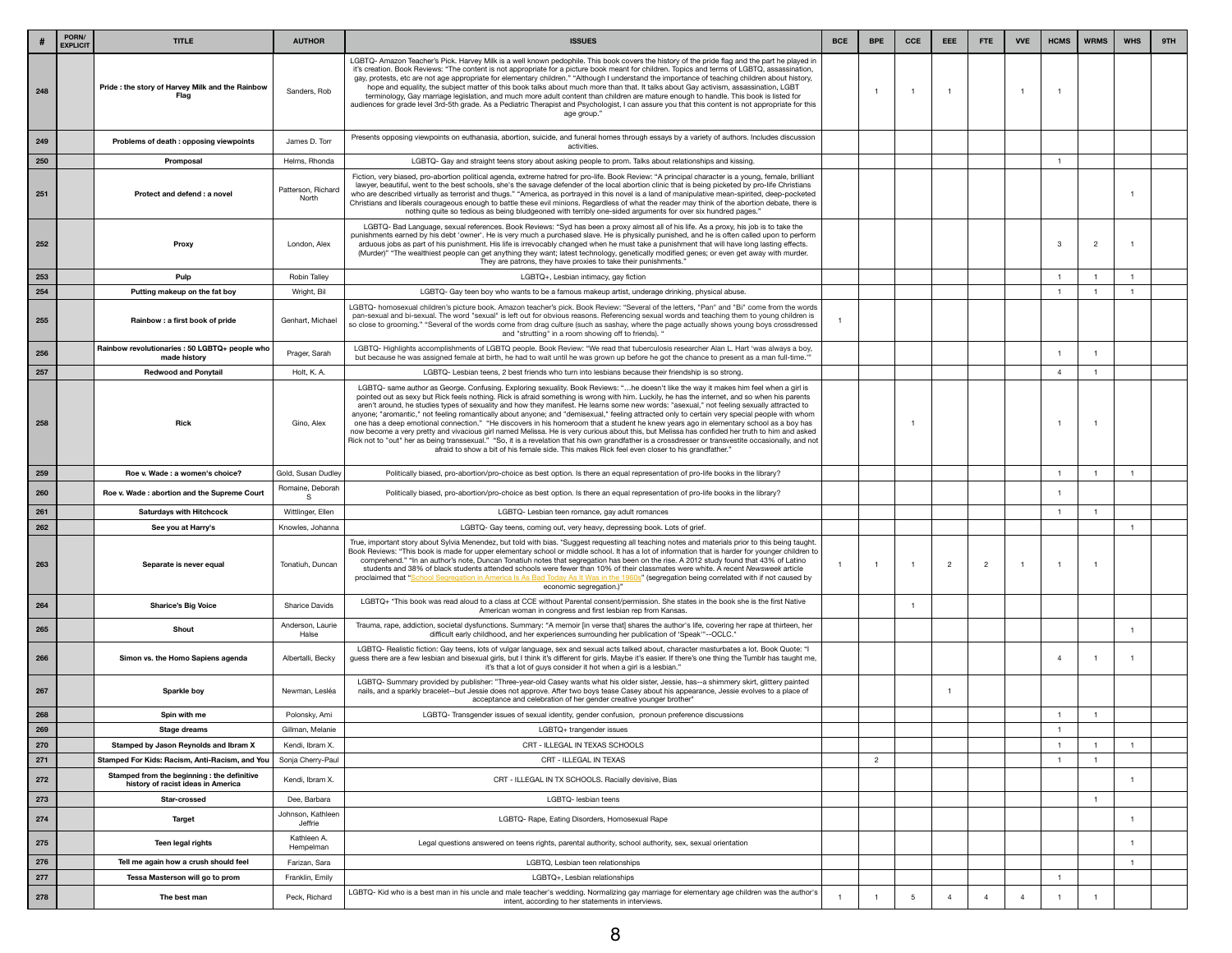|     | PORN/<br><b>EXPLICIT</b> | <b>TITLE</b>                                                                                        | <b>AUTHOR</b>                 | <b>ISSUES</b>                                                                                                                                                                                                                                                                                                                                                                                                                                                                                                                                                                                                                                                                   | <b>BCE</b> | <b>BPE</b>       | <b>CCE</b> | <b>EEE</b> | <b>FTE</b> | <b>VVE</b> | <b>HCMS</b>      | <b>WRMS</b>       | <b>WHS</b>                      | 9TH   |
|-----|--------------------------|-----------------------------------------------------------------------------------------------------|-------------------------------|---------------------------------------------------------------------------------------------------------------------------------------------------------------------------------------------------------------------------------------------------------------------------------------------------------------------------------------------------------------------------------------------------------------------------------------------------------------------------------------------------------------------------------------------------------------------------------------------------------------------------------------------------------------------------------|------------|------------------|------------|------------|------------|------------|------------------|-------------------|---------------------------------|-------|
| 279 |                          | <b>The Black Flamingo</b>                                                                           | Atta, Dean                    | LGBTQ- Gay Teens becoming drag queens. Book Quote: "Some men have vaginas."                                                                                                                                                                                                                                                                                                                                                                                                                                                                                                                                                                                                     |            |                  |            |            |            |            |                  |                   |                                 |       |
| 280 |                          | The Black Friend: on being a better white person                                                    | Frederick Joseph              | CRT - RACIST. Illegal in TX Schools. The chapter list alone is revealing.                                                                                                                                                                                                                                                                                                                                                                                                                                                                                                                                                                                                       |            |                  |            |            |            |            |                  |                   |                                 |       |
| 281 |                          | The blood countess                                                                                  | Popović, Lana                 | LGBTQ- Lesbians, Portrays physical, emotional, domestic abuse, gruesome torture, murder, & sexual assault.                                                                                                                                                                                                                                                                                                                                                                                                                                                                                                                                                                      |            |                  |            |            |            |            |                  |                   |                                 |       |
| 282 |                          | The blue lawn                                                                                       | Taylor, William               | LGBTQ- Gay Romance, Coming out, Rape                                                                                                                                                                                                                                                                                                                                                                                                                                                                                                                                                                                                                                            |            |                  |            |            |            |            |                  |                   |                                 |       |
| 283 |                          | The confessions of Nat Turner                                                                       | Styron, William               | This copy should be removed and replaced with the REAL history of Nat Turner. this is Racist Fiction posing as historical fact. Portrays Nat<br>Turner to be Gay (which he wasn't, according to his family), and after "rich white women" (also not factual according to firsthand sources). This<br>is CRT and should be immediately removed!                                                                                                                                                                                                                                                                                                                                  |            |                  |            |            |            |            |                  |                   | റ                               |       |
| 284 |                          | The deep & dark blue                                                                                | Smith, Niki                   | LGBTQ- Graphic Novel, Trans Story.                                                                                                                                                                                                                                                                                                                                                                                                                                                                                                                                                                                                                                              |            |                  |            |            |            |            |                  |                   |                                 |       |
| 285 |                          | The five stages of Andrew Brawley                                                                   | Hutchinson, Shaun<br>David    | LGBTQ- Relationships, Reviews state it's "Agenda-driven"                                                                                                                                                                                                                                                                                                                                                                                                                                                                                                                                                                                                                        |            |                  |            |            |            |            |                  |                   |                                 |       |
| 286 |                          | The Gale encyclopedia of medicine                                                                   | Jacqueline L<br>Longe         | **This is available as an online resource**. Does it meet TEKS and TX Educational Code Requirement for Sex-Ed teaching in regards to parental<br>consent?                                                                                                                                                                                                                                                                                                                                                                                                                                                                                                                       |            |                  |            |            |            |            | Ebook            | Ebook             | Ebook                           | Ebook |
| 287 |                          | The gallery of unfinished girls                                                                     | Karcz, Lauren                 | LGBTQ- lesbian and bisexual girls romance.                                                                                                                                                                                                                                                                                                                                                                                                                                                                                                                                                                                                                                      |            |                  |            |            |            |            |                  |                   |                                 |       |
| 288 |                          | The girls I've been                                                                                 | Sharpe, Tess                  | LGBTQ+, Bi-Sexuality and "morally grey characters" (according to reviews)                                                                                                                                                                                                                                                                                                                                                                                                                                                                                                                                                                                                       |            |                  |            |            |            |            |                  |                   |                                 |       |
| 289 |                          | <b>The Glass Castle</b>                                                                             | Jeannette Walls               | Child Abuse, Depressing, Young Prostitution by Father                                                                                                                                                                                                                                                                                                                                                                                                                                                                                                                                                                                                                           |            |                  |            |            |            |            | 2 lost<br>copies |                   | 1 lost<br>copy                  |       |
| 290 |                          | The grief keeper                                                                                    | Villasante,<br>Alexandra      | LGBTQ- Illegal Immigrants who have to undergo human medical experimentation to keep from getting deported.                                                                                                                                                                                                                                                                                                                                                                                                                                                                                                                                                                      |            |                  |            |            |            |            |                  |                   |                                 |       |
| 291 |                          | <b>The Hate You Give</b>                                                                            | Angie Thomas                  | *CRT* ILLEGAL IN TEXAS! RACISM. Anti-Police. Very one-sided. Lots of language on each page. Rough book.                                                                                                                                                                                                                                                                                                                                                                                                                                                                                                                                                                         |            |                  |            |            |            |            | 3                | $2 (+1)$<br>lost) | $2 (+1)$<br>lost)               |       |
| 292 |                          | The house you pass on the way                                                                       | Woodson,<br>Jacqueline        | LGBTQ- A book about a biracial lesbian teen in the 1960s                                                                                                                                                                                                                                                                                                                                                                                                                                                                                                                                                                                                                        |            |                  |            |            |            |            |                  |                   |                                 |       |
| 293 |                          | The less-dead                                                                                       | Lurie, April                  | LGBTQ- Gay teens in foster care are murdered. Very offensive and critical of Christianity, offers resources pages in the back of the book for<br>LGBT Christian resources. Contains scriptures from the Bible that speak against homosexuality with the authors opinion on how those<br>scriptures need to be interpretted today based on "what they actually meant in historical context." Reviews also said it had "an after school<br>special touch in parts."                                                                                                                                                                                                               |            |                  |            |            |            |            |                  |                   |                                 |       |
| 294 |                          | The meaning of birds                                                                                | Brown, Jaye Robin             | LGBTQ- Lesbian teen romance, sexual assault, foul/crude language, teen drinking & drug promoted                                                                                                                                                                                                                                                                                                                                                                                                                                                                                                                                                                                 |            |                  |            |            |            |            |                  |                   |                                 |       |
| 295 |                          | The mighty heart of Sunny St. James                                                                 | Blake, Ashley<br>Herring      | LGBTQ- Amazon Teacher's Pick. 12 year old lesbian romantic relationship                                                                                                                                                                                                                                                                                                                                                                                                                                                                                                                                                                                                         |            |                  |            |            |            |            | -3               |                   |                                 |       |
| 296 |                          | The moon within                                                                                     | Salazar, Aida                 | LGBTQ-Talks about girls puberty, being gender fluid, gender confusion                                                                                                                                                                                                                                                                                                                                                                                                                                                                                                                                                                                                           |            |                  |            |            |            |            |                  |                   |                                 |       |
| 297 |                          | The music of what happens                                                                           | Konigsberg, Bill              | LGBTQ- Gay teens, Crude language, and RAPE heavily discussed                                                                                                                                                                                                                                                                                                                                                                                                                                                                                                                                                                                                                    |            |                  |            |            |            |            |                  |                   |                                 |       |
| 298 |                          | The new Jim Crow : mass incarceration in the<br>age of colorblindness                               | Alexander, Michelle           | *CRT* ILLEGAL IN TEXAS! Book states that whites are systemically racist. Book has anti-police agenda, makes the false claim that black<br>criminals are treated differently just because they are black. Very offensive and racist book!                                                                                                                                                                                                                                                                                                                                                                                                                                        |            |                  |            |            |            |            |                  |                   |                                 |       |
| 299 |                          | The New Queer Conscience by Adam Eli                                                                |                               | LGBTQ+ booklet.                                                                                                                                                                                                                                                                                                                                                                                                                                                                                                                                                                                                                                                                 |            |                  |            |            |            |            |                  |                   |                                 |       |
| 300 |                          | The other boy                                                                                       | Hennessey, M. G.              | LGBTQ- Transgender. Story about "a boy born in a girls body." Characters have crushes on boys and girls. A lot of gender confusion.                                                                                                                                                                                                                                                                                                                                                                                                                                                                                                                                             |            | (1 lost<br>copy) |            |            |            |            |                  |                   |                                 |       |
| 301 |                          | The pants project                                                                                   | Clarke, Cat                   | LGBTQ- trans kids with gay parents, lesbian mothers, gender confusion throughout.                                                                                                                                                                                                                                                                                                                                                                                                                                                                                                                                                                                               |            |                  |            |            |            |            |                  |                   |                                 |       |
| 302 |                          | The past and other things that should stay buried                                                   | Hutchinson, Shaun<br>David    | LGBTQ- Gays, disgusting zombie humor, dark humor, graphic descriptions of body decomposition, discussion of sex (unsure of level of detail)                                                                                                                                                                                                                                                                                                                                                                                                                                                                                                                                     |            |                  |            |            |            |            |                  |                   |                                 |       |
| 303 |                          | The ship we built                                                                                   | Bean, Lexie                   | LGBTQ- Trans boy, child sexual abuse by father, incest/grooming by father, rape, self-harm.                                                                                                                                                                                                                                                                                                                                                                                                                                                                                                                                                                                     |            |                  |            |            |            |            |                  |                   |                                 |       |
| 304 |                          | The sin eater's confession                                                                          | Bick, Ilsa J.                 | LGBTQ- graphic murders with an unnecessary amount of gore and blood. A lot of crude language.                                                                                                                                                                                                                                                                                                                                                                                                                                                                                                                                                                                   |            |                  |            |            |            |            |                  |                   |                                 |       |
| 305 |                          | The truth about keeping secrets                                                                     | Brown, Savannah               | LGBTQ- Gay, Bi, and Lesbian characters, self-harm, discussions and descriptions of death, embalming process discussed in depth, abusive<br>relationships, suicide.                                                                                                                                                                                                                                                                                                                                                                                                                                                                                                              |            |                  |            |            |            |            |                  |                   |                                 |       |
| 306 |                          | The truth is                                                                                        | Ramos, NoNiega                | LGBTQ- Trans characters, sexual assault, school shootings, make out and shower scenes, Book Quote: page 236. "Funny how homophobic<br>people think being gay or transgender leads to misery but never consider that they're the ones who cause it. Never consider that they are the<br>ones who separate God from their kids. "Hell is now, saying it happens later is a power play."                                                                                                                                                                                                                                                                                           |            |                  |            |            |            |            | -2               |                   |                                 |       |
| 307 |                          | The underground girls of Kabul: in search of a<br>hidden resistance in Afghanistan                  | Nordberg, Jenny               | LGBTQ- Gender idendity and role in Afghan culture. Presented as nonfiction and parts are, but author inserts her personal heavy bias<br>throughout and at the end states her opinions are "scientific." A reviewer wrote: "Nordberg makes contradictory claims, ex: Afghanistan is such<br>a "traditional" and "conservative" society that "no one talks about sex," and then goes on to cite a number of instances when she talked to<br>Afghans about sex [Including an instance where a male doctor told her it's best to make a woman come twice before a man does].                                                                                                        |            |                  |            |            |            |            |                  |                   |                                 |       |
| 308 |                          | The underground guide to teenage sexuality : an<br>essential handbook for today's teens and parents | Basso, Michael J.             | LGBTQ- Extreme opinions against religion and homosexuals, one-sided, gender confusion, transgender and gay.                                                                                                                                                                                                                                                                                                                                                                                                                                                                                                                                                                     |            |                  |            |            |            |            |                  |                   |                                 |       |
| 309 |                          | The Way I Used to Be                                                                                | Amber Smith                   | RAPE, sexual violence                                                                                                                                                                                                                                                                                                                                                                                                                                                                                                                                                                                                                                                           |            |                  |            |            |            |            |                  |                   |                                 |       |
| 310 |                          | The year they burned the books                                                                      | Garden, Nancy                 | LGBTQ- criticizes, abstinence sex-ed programs and parents who want books with vile, vulgar content removed from libraries. Gives ridiculous<br>examples like "Charlotte's Web". Falls in line with the "Banned Books Week" agenda that EISD elementary libaries promote.                                                                                                                                                                                                                                                                                                                                                                                                        |            |                  |            |            |            |            |                  |                   |                                 |       |
| 311 |                          | They called themselves the K.K.K.: the birth of<br>an American terrorist group                      | Bartoletti, Susan<br>Campbell | *CRT* ILLEGAL IN TX! Foul/Racist language, not historically accurate, no citations to back up their claims, VERY GRAPHIC, violent scenes of<br>racism described in detail. Terrible book!                                                                                                                                                                                                                                                                                                                                                                                                                                                                                       |            |                  |            |            |            |            |                  |                   |                                 |       |
| 312 |                          | Thinking out loud : on the personal, the political,<br>the public, and the private                  | Quindlen, Anna                | *CRT* ILLEGAL IN TX! HIGHLY political, leftist/feminist opinions from the author on war, the right to die, sexual harrassment, abortion, rape, gay<br>rights. Very insulting and disrespectful to Americans and to the men and women in our military who have fought in wars defending our freedom.<br>Author is also VERY racist and condescending towards the Black community.                                                                                                                                                                                                                                                                                                |            |                  |            |            |            |            |                  |                   |                                 |       |
| 313 |                          | This book is anti-racist: 20 lessons on how to<br>wake up, take action, and do the work             | Jewell, Tiffany               | *CRT* ILLEGAL IN TEXAS. Marxist agenda The author refers to everyone else as "subordinates." This class of subordinates include, "Black,<br>Brown, Indigenous People of the Global Majority, queer, transgender, nonbinary folx, cisgender women, youth, Muslim, Jewish, Buddhist,<br>atheist, non-Christian folx, neurodiverse folx, folx living with disabilities, those living in poverty, and many more." The author writes in bolded<br>capital letters that, "REVERSE RACISM IS NOT REAL. I can have a prejudice against white people" but teaches the children that this<br>prejudice isn't racist by her definition because it is against whites who are not oppressed. |            |                  |            |            |            |            |                  |                   |                                 |       |
| 314 |                          | This is your time                                                                                   | Bridges, Ruby                 | *CRT* ILLEGAL IN TX: Strangely, this book was not historically accurate, and pictures equate 2020 Riots to the peaceful protests Ruby Bridges<br>in the 1960s.                                                                                                                                                                                                                                                                                                                                                                                                                                                                                                                  |            |                  |            |            |            |            |                  |                   |                                 |       |
| 315 |                          | Tomboy: a graphic memoir                                                                            | Prince, Liz                   | Heavy, foul language, talk about sex, smoking prominant, drug use, and drawings of boobs.                                                                                                                                                                                                                                                                                                                                                                                                                                                                                                                                                                                       |            |                  |            |            |            |            | $\overline{c}$   |                   | (+eBook,<br>$+1$ in<br>Spanish) |       |